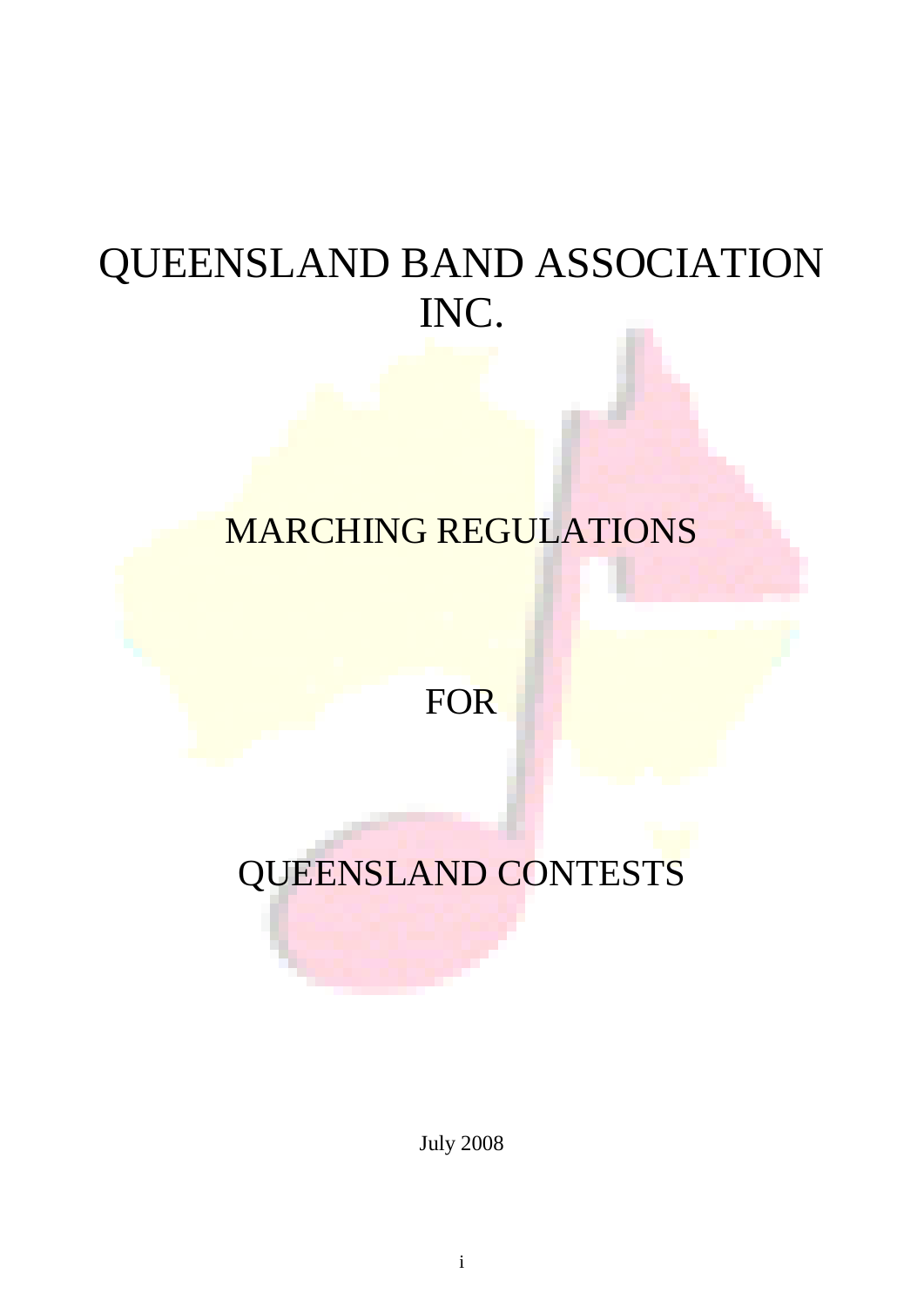### **QUEENSLAND BAND ASSOCIATION INC. MARCHING REGULATIONS FOR QUEENSLAND CONTESTS**

#### **INDEX**

| <b>DESCRIPTION</b>                      | <b>RULE NUMBER</b> | <b>PAGE NUMBER</b> |
|-----------------------------------------|--------------------|--------------------|
| <b>General Rules</b>                    | $1-9$              | $\mathbf{1}$       |
| <b>Inspection Marching Formation</b>    | $10-26$            | $1-4$              |
| Parade of Bands (Street March)          | $27-41$            | $5-6$              |
| <b>Front to Rear Countermarch</b>       | $42 - 45$          | $7 - 8$            |
| <b>Gate Countermarch</b>                | $46 - 47$          | $8-9$              |
| <b>Fixed Pivot Wheel</b>                | $48 - 50$          | 10                 |
| Moving Pivot Wheel                      | $51 - 52$          | 11                 |
| Form No. 1                              | $53 - 54$          | 12                 |
| Form No. 2                              | $55 - 56$          | $13 - 14$          |
| <b>Staff/Mace Drill for Drum Majors</b> | 57                 | $15 - 17$          |
| Staff/Mace Drill Images for Drum Major  | 58                 | 18-21              |
|                                         |                    |                    |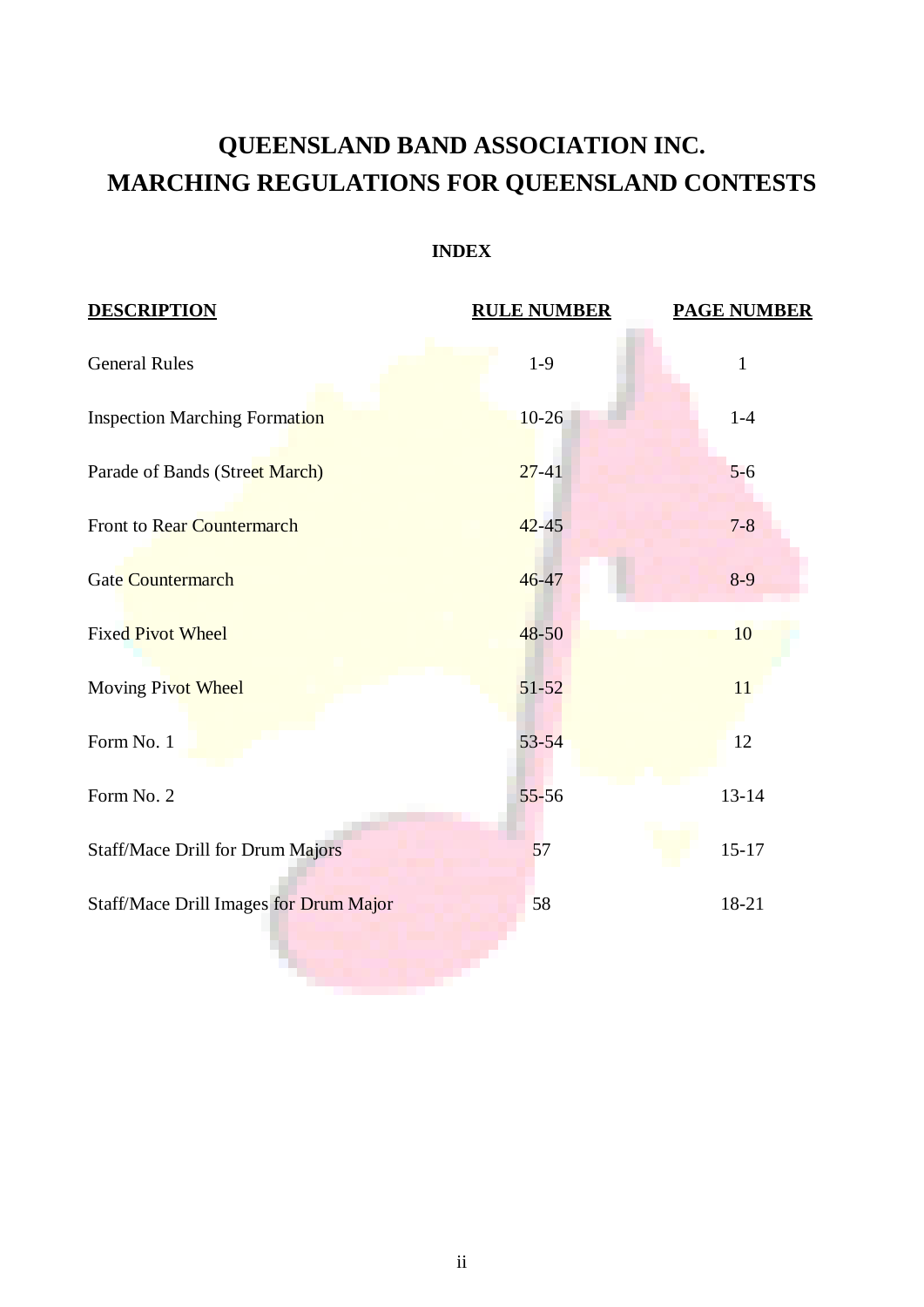### **QUEENSLAND BAND ASSOCIATION INC. MARCHING REGULATIONS FOR QUEENSLAND CONTESTS**

#### **GENERAL RULES**

**1.** The marching contest shall be held under the jurisdiction of the Queensland Band Association Inc.

**2.** In the event of a band not having the required number of players the deficiency may be made up by non-players who shall be registered with the Queensland Band Association Inc. Nonplayers shall wear a band uniform and carry an instrument in the prescribed manner (refer paragraph 23).

**Drill Adjudicators Please Note:** Drill Adjudicators need to be careful when judging trombone players when the position of the instrument is under scrutiny. Many of the trombones are different in that they are weighted to keep the slide section level, but are inclined to "fall away" towards the rear of the instrument. It is impossible to carry the whole of the instrument parallel with the ground.

**3.** No oral word of command shall be given after the command "Quick March", but a whistle may be used by the Drum Major in directing the band's evolutions. Violations of this clause shall carry a penalty of one (1) point for each offence.

**4.** In street marching the Drum Major may use a whistle, staff/mace, or a combination of both to direct and control the band's evolutions whilst competing (refer to paragraph 57 for suggested staff/mace drill).

**5.** Drum Majors SHALL NOT use their whistles unless actually competing, but shall give verbal commands to direct the band. Use of the staff/mace with verbal commands is optional.

**6.** While playing on the march all instruments shall be carried in a uniform manner. Trombones and cornets shall be carried horizontally. One (1) point shall be deducted for each offence. Any player physically unfit to carry out this rule shall be granted an exemption, but the Drum Major shall notify the Drill Adjudicator (also refer to paragraph 23).

**7.** Maximum points awarded for all Queensland contests for marching shall be:

| Inspection                  | 20 points  |
|-----------------------------|------------|
| Street March - Drill        | 100 points |
| <b>Street March – Music</b> | 40 points  |

**8.** If a street march is held at a District contest points awarded shall be the same.

**9.** Service ribbons (not medals) may be worn by all band persons in the prescribed manner. Other band awards such as Life Memberships, QBA Inc. and NBCA awards may be worn and Drum Majors should encourage members to display same.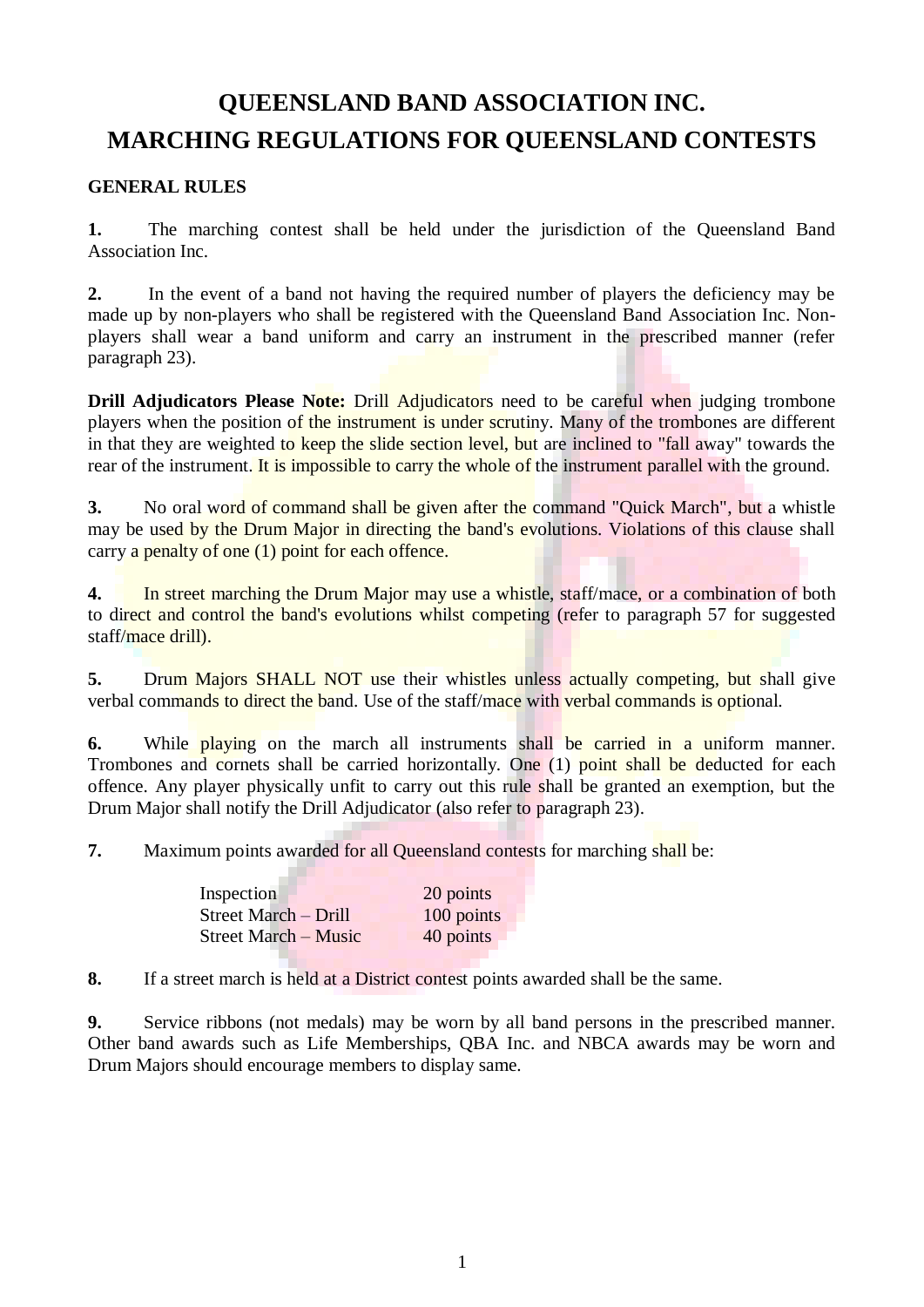#### **INSPECTION – MARCHING FORMATION**

**10.** Inspection of all bands shall be made prior to the street march as directed by the Queensland Band Association Inc. The band shall "Fall In" in marching formation and move to the inspection area and stand at ease. Ranks and files shall be at intervals of two (2) paces, each pace 750 millimetres or 30 inches. The percussion rank may be three (3) paces behind the rear rank, or may be placed anywhere in the band (refer paragraph 26). The Drum Major shall be three (3) paces in front of the first rank and in the centre of the band, except when flourishing (refer paragraph 29).

**11.** The Inspection Judge shall approach the Drum Major and ask "Drum Major, are there any disabilities to report?" with the Drum Major declaring same.

12. The Inspection Judge shall then give the instruction "Drum Major, prepare your band for inspection", and timing shall commence. The Drum Major has three (3) minutes to prepare the band for inspection, or if, and only if, the band is of maximum size (refer paragraph 30) add thirty  $(30)$ seconds to preparation. One  $(1)$  point shall be deducted for each minute or portion thereof over the allotted time.

**13.** The Drum Major shall come to attention, about turn, call the band to attention and give the command "BAND – COVER". Band persons are required to smartly adjust their cover. The Drum Major shall left turn and march to a position in front of the right marker, halt, about turn, and check the covering of the first file. When dressing is complete the Drum Major shall command "FIRST FILE – STEADY".

**14.** The Drum Major shall step out two (2) paces, halt, and dress the second file, then use the same procedure with the remaining files using the command same procedure with the remaining files using the command "SECOND/THIRD/FOURTH/FIFTH/etc. FILE – STEADY".

**Please note:** The Drum Major is NOT to execute a left turn to dress the files, but shall turn his/her head smartly to the left.

**15.** When all files have been checked, the Drum Major shall right about turn and march to a position in front of the right marker, halt, right turn, and give the command "BAND RIGHT – DRESS", after which the band persons, with the exception of the right hand person in each rank, shall turn their head and eyes smartly to the right and smartly adjust their dressing.

**16.** The Drum Major shall left turn, march out five (5) paces (where space allows), halt, right turn, march forward three (3) paces and align them self with the front rank, right turn and dress the front rank. When dressing is complete the Drum Major shall command "FRONT RANK – STEADY".

**17.** The Drum Major shall left turn, step out two (2) paces, halt, right turn and dress the second rank, then use the same procedure with the remaining ranks using the command "SECOND/THIRD/FOURTH/etc./REAR RANK – STEADY".

**18.** The percussion rank (refer paragraph 30) may be three (3) paces behind the rear rank of brass players, and when dressing is complete the Drum Major shall command "DRUMMERS/PERCUSSION – STEADY".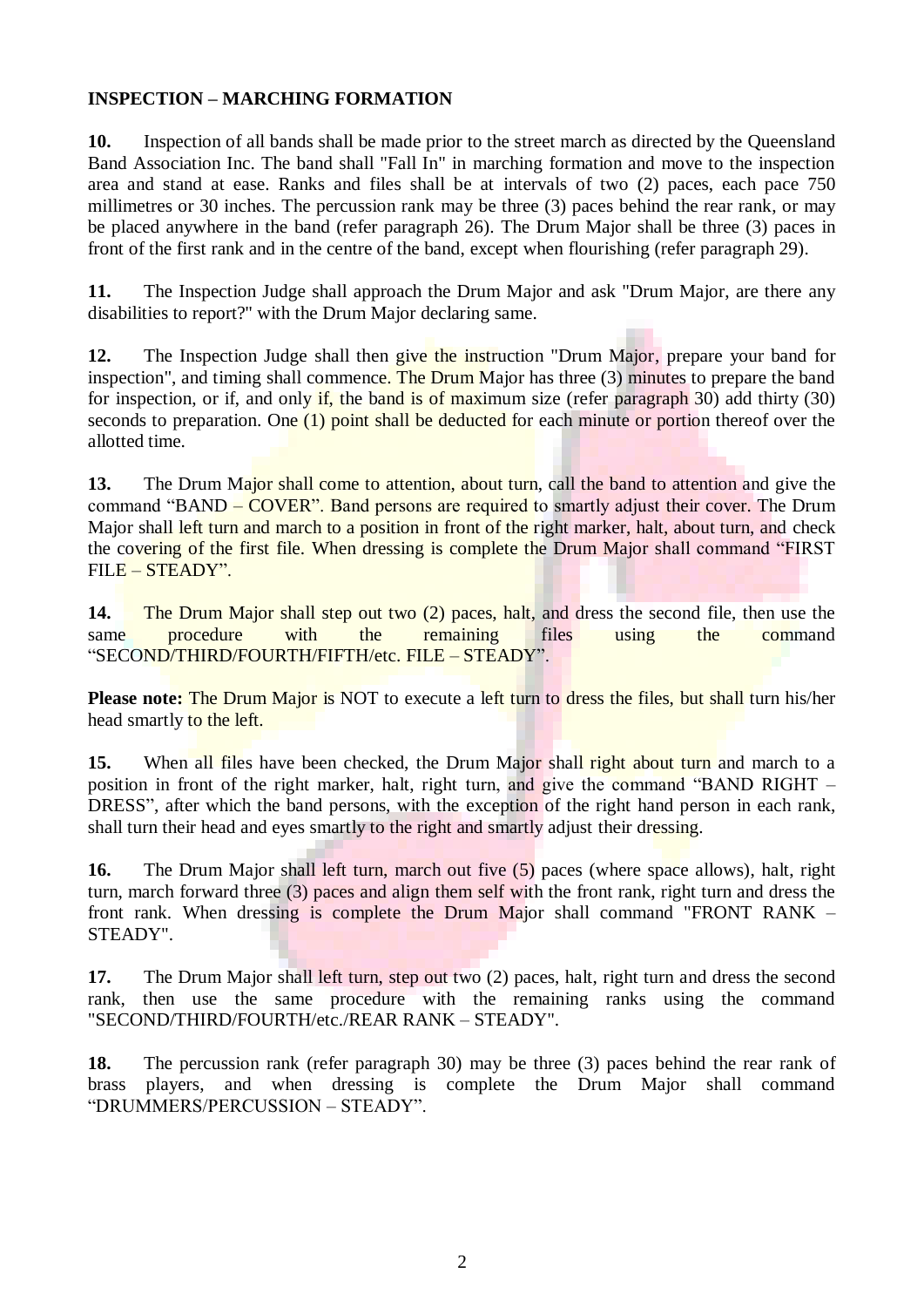**19.** When all dressing is complete Drum Major shall right turn and march forward to be three (3) paces past the front rank, halt, left turn and command "BAND EYES – FRONT". The Drum Major shall then march to the centre of the band, halt, right turn and assume the position of attention. Timing shall then cease.

**20.** Whilst the Drum Major is preparing the band for inspection, the Inspection Judge shall be checking the following: commands, spacing, intervals, dressing, position of instruments, and other items as listed in paragraph 22, and shall not be moving through the ranks. Time allowed is three (3) minutes, or for a maximum sized band (refer paragraph 30) add thirty (30) seconds.

**21.** Lyres and music may be permitted providing that uniformity is observed. Items such as watches, rings, glasses etc. may be worn by members.

**22.** For inspection, points shall be deducted as follows:

| Unsteadiness in ranks             | 1 point for each offence |
|-----------------------------------|--------------------------|
| Untidy presentation               | 1 point for each offence |
| Irregularities of dress           | 1 point for each offence |
| Irregular colour of footwear      | 1 point for each offence |
| <b>Incorrect dressing</b>         | 1 point for each offence |
| Incorrect intervals               | 1 point for each offence |
| Incorrect position of attention   | 1 point for each offence |
| Incorrect drill movements         | 1 point for each offence |
| Incorrect words of command        | 1 point for each offence |
| Incorrect position of instruments | 1 point for each offence |
| Dirty accoutrements               | 1 point for each offence |
| Dirty instruments                 | 1 point for each offence |
| Talking in ranks                  | 1 point for each offence |
| Drum Major excessive time         | 1 point for each offence |
|                                   |                          |

Total points deducted shall not exceed twenty (20) points.

**23.** Instruments such as basses, euphoniums, baritones and tenor horns may either be held under the left arm, bells to the front, or held in a vertical position, provided they are held in a uniform manner, except that it is permissible that basses be held in a vertical position while euphoniums, baritones and tenor horns are held under the left arm, bells to the front. Cornets, flugelhorns and trombones shall be held in the left hand in a perpendicular position, the bell towards the ground, the left arm bent at right angles, elbow close to the side, forearm and wrist horizontal. All drums are to be on straps/harnesses in the normal playing positions (refer paragraphs 38-39), cymbals are to be carried by the side with arms fully extended (refer paragraph 40).

**24.** The fact that uniforms and instruments are not new shall not be taken into account when deducting points.

**25.** When physical hardship may occur in the opinion of the Inspection Judge, he/she may direct the Drum Major to rest an individual player after inspection.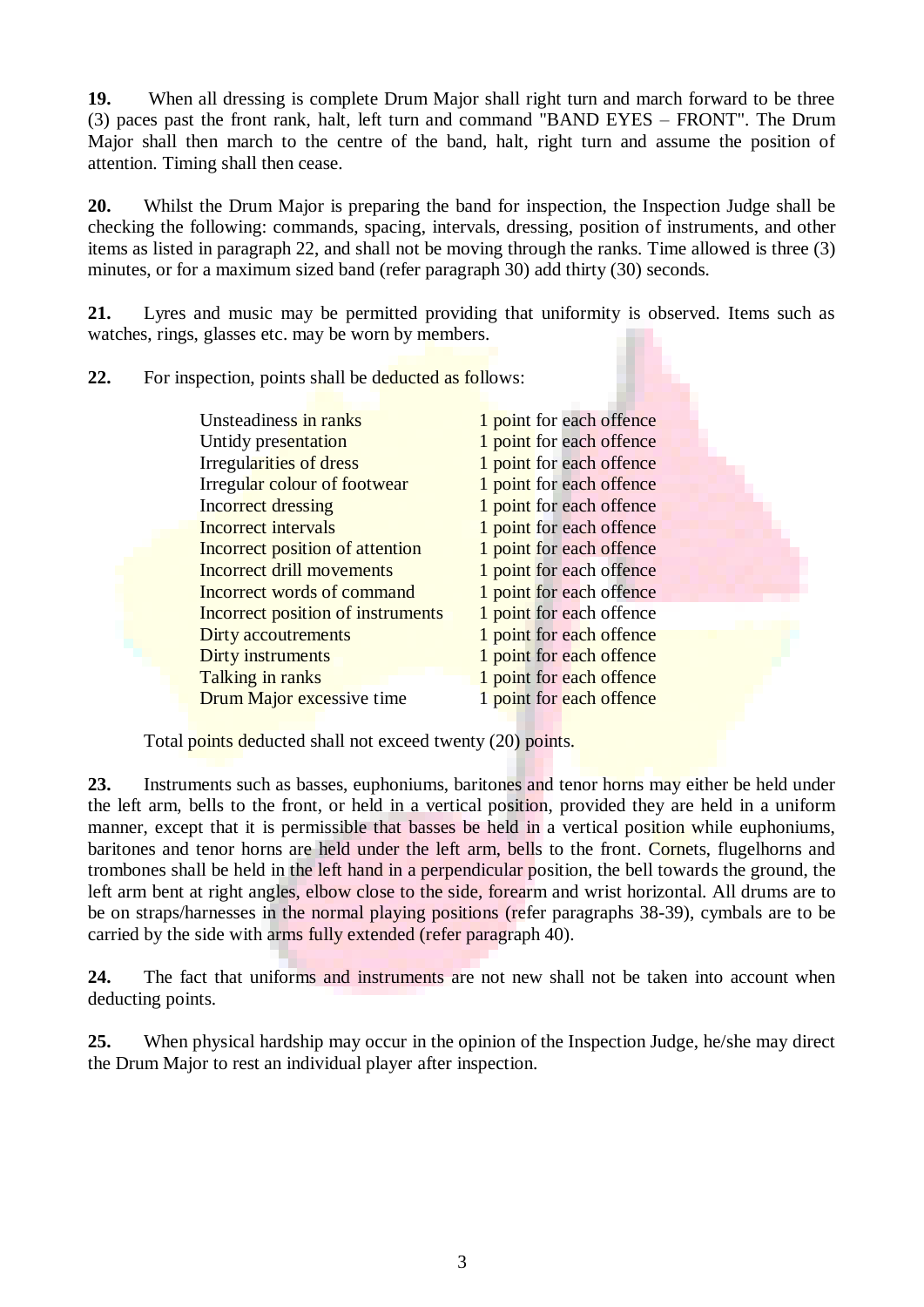#### **26. PLATE – INSPECTION IN MARCHING FORMATION**

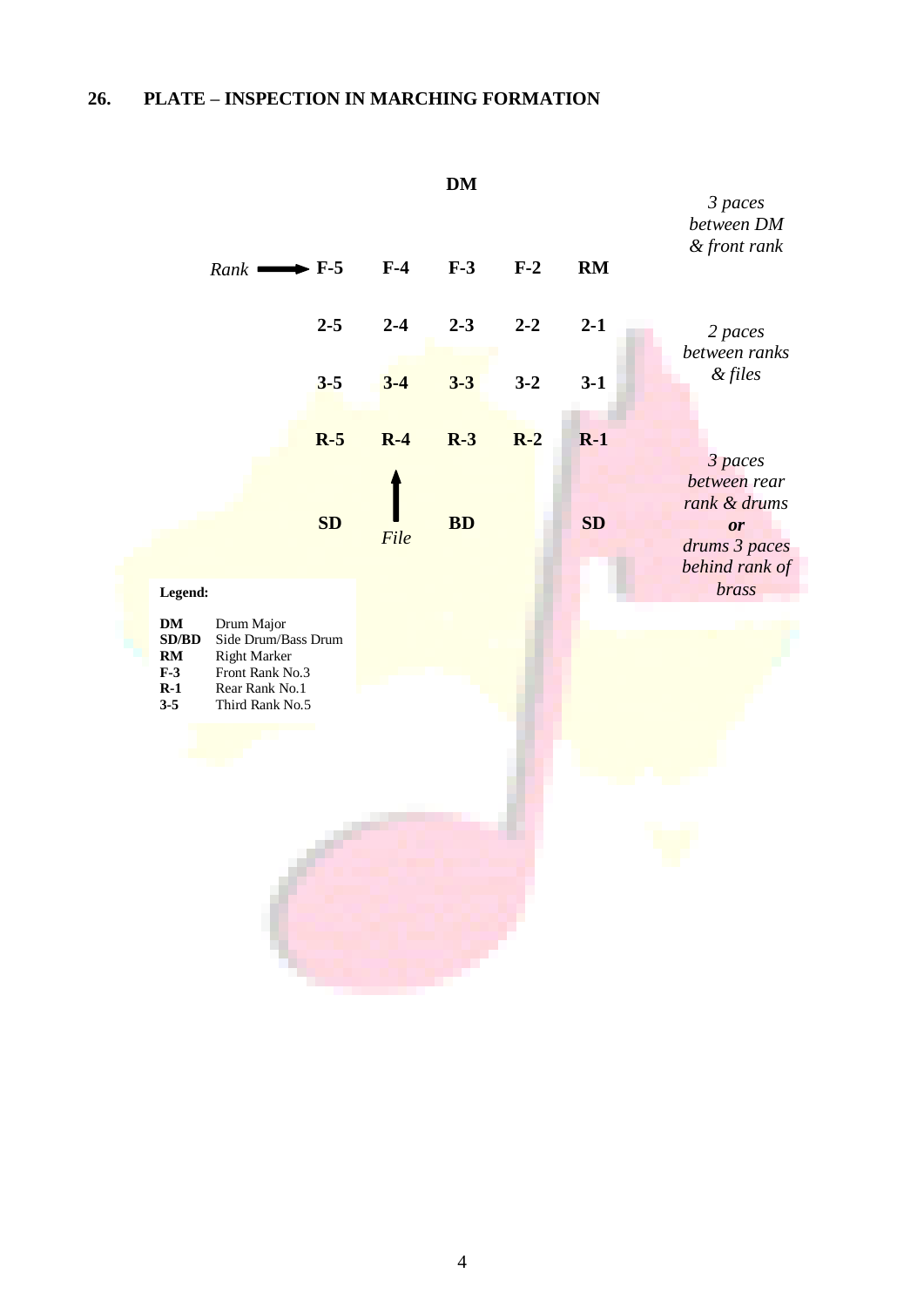#### **PARADE OF BANDS (STREET MARCH)**

**27.** At all Queensland Band Association Inc. contests a street march is compulsory. Drill and music shall be judged from the start to the finish line. The complete band must be playing through the saluting base (if applicable). Penalty two (2) points deducted.

**28.** Maximum distance shall be approximately 600 metres including, if possible, a change of direction, i.e. wheel or form etc.

**29.** Street marching must be regarded as a spectacular event and Drum Majors should be encouraged to flourish the staff/mace, and if doing so shall be allowed five (5) paces in front of the band. Banner/flag bearers should be encouraged and shall march not less than twenty (20) paces in front of the Drum Major. Provision of banner/flag bearers is the responsibility of the competing band.

**30.** Maximum formation for street marching shall be thirty (30) brass players plus percussion. Maximum percussion shall be one (1) rank placed anywhere in band. The percussion rank shall be either three (3) paces behind the rear rank of brass players, two (2) paces in front of the front rank of brass players, or, if placed in the centre of the band, three (3) paces behind a rank of brass players.

**31.** When the Drum Major is directed to start his/her band on advice from the Drill Adjudicator or a QBA Inc. Official, he/she shall come to attention, about turn, command "BAND – ATTENTION", pause, "BAND – READY", when all instruments shall be brought to the playing position smartly. The Drum Major shall then about turn and give the command "BAND BY THE CENTRE, QUICK – MARCH" when the band shall step off in quick time. Bands failing to play over the whole of the street march shall be penalised two (2) points. The halt shall be judged. Judging may continue until such time as the band ceases playing.

**32.** Bands shall be judged by the Music Adjudicator on their playing whilst on the march. Judging of the music shall cease when the band stops playing, which may coincide with the halt. There is no need for bands to play music to the end of the strain after the halt, but are encouraged to execute a *"Halt/Cut Out"* at the end of the march. **Please note:** As there are no requirements for timing or pacing to be judged, bands are encouraged to march at a suitable tempo, taking into consideration the style of marching music chosen and physical hardships of the players marching.

**33.** During the progress of the street march no "Marking Time" shall be allowed, except where permitted in the case of the Drum Major and drummers in flank to flank counter movements. In countermarching bands (in full marching formation) may mark time for four (4) paces only. Penalty one (1) point deducted for each offence.

**34.** When countermarching all trombones may be raised or lowered uniformly from the horizontal.

**35.** For each member of the band that moves outside the pegged area (during a countermarch), in any marching formation, one (1) point shall be deducted for each offence with a maximum of six (6) points for each evolution.

**36.** When directed by the Drill Adjudicator the band shall move off the marching area and be dismissed. If no direction is given as to when to move off the marching area, the Drum Major shall command "BAND FALL – OUT" directly after the halt.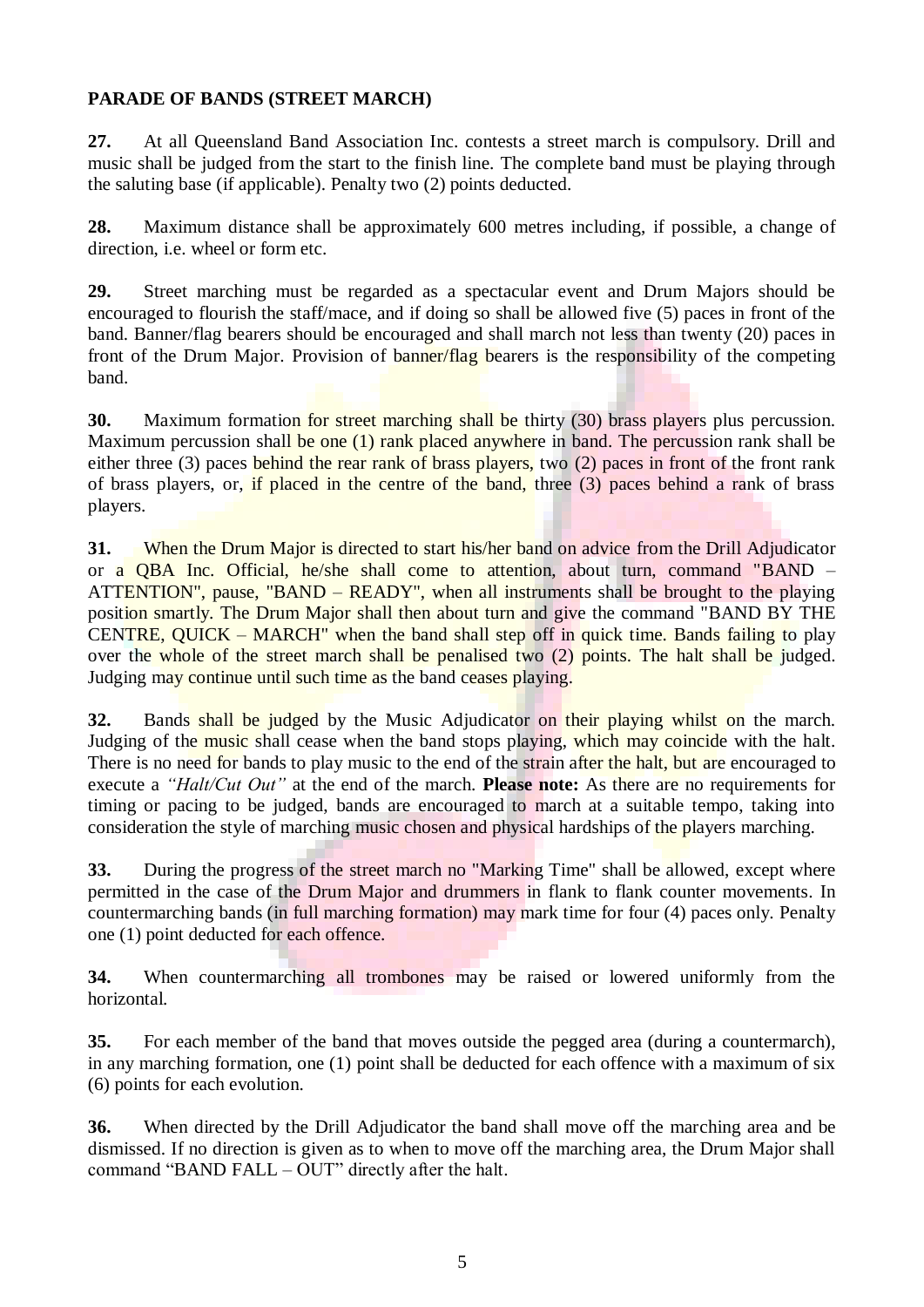**37.** When the Drum Major gives the command "BAND – READY", the band shall bring their instruments to the "Ready" position in a uniform manner.

**Please note:** Suggested drill for bringing instruments from position at attention, to playing position. The first movement after *"Ready"* shall be the band person's right hand moving smartly to the instrument. After a pause equal to approximately one (1) second, the second movement shall be to bring the instrument smartly to within 50 mm of playing position. Alternatively the player should think of the march tempo L-R-L; the first *Left*, the right hand moves smartly to the instrument, *Right* the pause, the next *Left* the instrument is lifted up to the playing position. There will be no penalty for bands that complete the movement quicker or slower after the command "BAND – READY".

**38.** Side drummers. When at attention, the sticks are to be held in the right hand and pointing to the ground. On the command "BAND – READY" the first movement after *"Ready"* is both hands are bought smartly to a position above the side drum, at the same time the left hand grasps the opposite end of the sticks. On the second movement after the pause, the sticks are bought to a position in line with the chin, horizontal to the ground.

**39.** Bass drummers. When at attention, the sticks are to be held on the strap, pointing to the ground. On command "BAND – READY" the first movement after *"Ready"* is the stick/s are to be brought smartly to a position near the centre of bass drum. On the second movement after the pause, the playing ends of the sticks are to be brought to an upright position, adjacent to the top of the bass drum and crossed.

**40.** Cymbals. One cymbal shall be carried in each hand with the arms hanging naturally at the sides and the concave face of the cymbal against the body. On the command "BAND – READY" the cymbals shall be raised shoulder high with the cymbals approximately 300mm apart. When carrying the cymbals in a non playing position, the cymbals player shall transfer the cymbals to the left hand where they will be carried with the left hand against the body.

**41.** For street marching competitions, points shall be deducted as follows:

| Unsteadiness in ranks                              | 1 point for each offence                               |
|----------------------------------------------------|--------------------------------------------------------|
| Incorrect covering/dressing                        | 1 point for each offence                               |
|                                                    | (max. 2 pts per file/rank)                             |
| Incorrect intervals                                | 1 point for each offence                               |
| Incorrect position of attention                    | 1 point for each offence                               |
| Incorrect drill movements                          | 1 point for each offence                               |
| Incorrect words of command                         | 1 point for each offence                               |
| Incorrect position of instruments                  | 1 point for each offence                               |
| Oral word of command after "QUICK MARCH"           | 1 point for each offence                               |
| Out of step                                        | 1 point for each offence                               |
|                                                    | (per section of march)                                 |
| Band fails to play over whole street march         | 2 points                                               |
| Band does not play through saluting base           | 2 points                                               |
| More than four (4) mark time paces in countermarch | 1 point for each evolution                             |
| Members of band move outside pegged area           | 1 point for each offence<br>(max. 6 pts per evolution) |
|                                                    |                                                        |

**Please note:** If an Australian National Band Championship Contest is held in Queensland, or you or your band attend an interstate championship, you must train your band as per the NBCA Drill Book.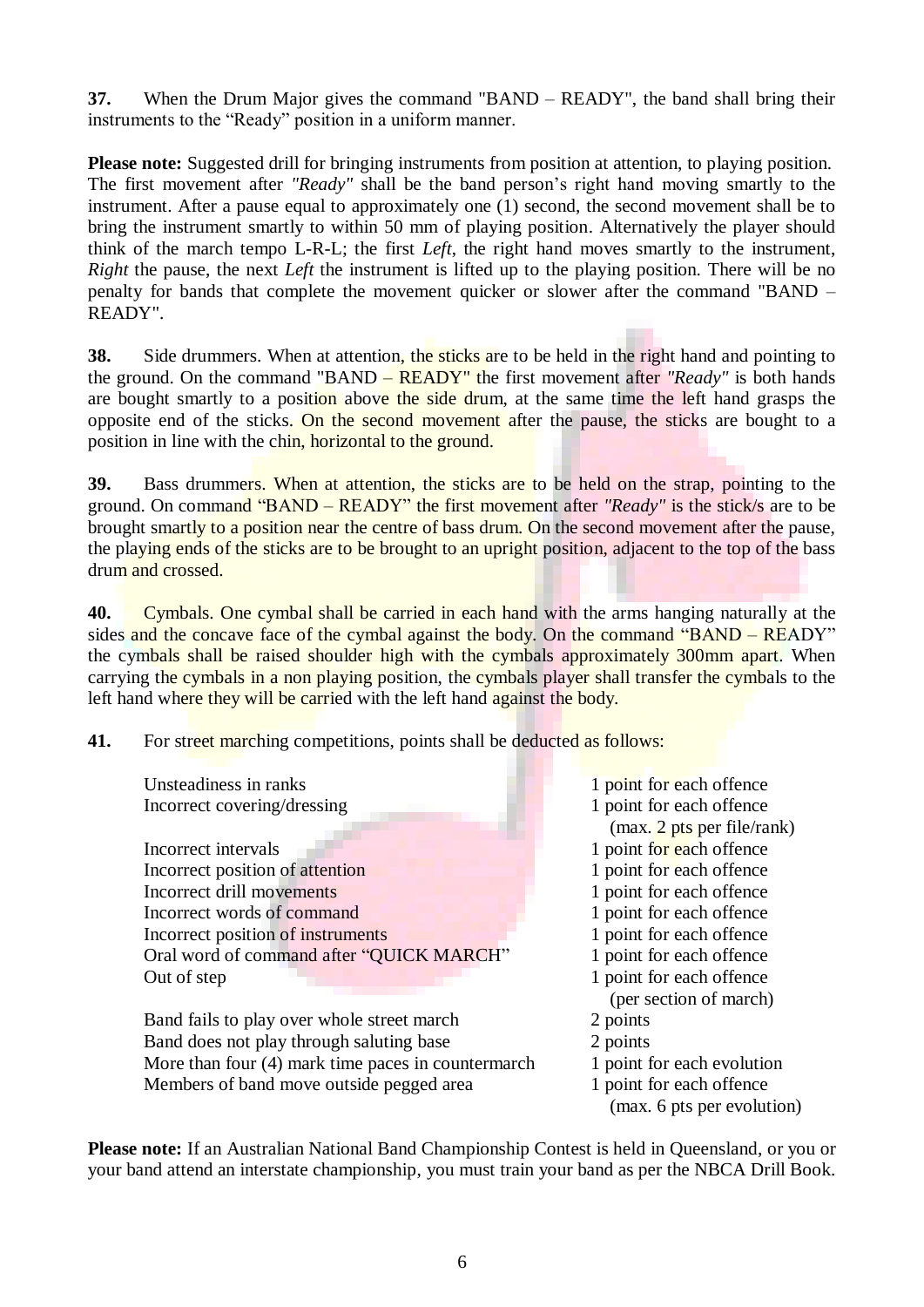#### **RECOMMENDED MOVEMENTS**

#### **FRONT TO REAR COUNTERMARCH – FRONT TO REAR MOVEMENT**

**42.** After the signal *"Front To Rear Countermarch"* the front rank persons shall move forward to where the Drum Major turns and all wheel to the left (refer paragraph 44) and move down the spaces on their left. The other ranks shall follow the front rank, turning at the same point where the front rank turned. The Drum Major shall left about turn for a band of 6 files (left about WHEEL for a band of 5 files), moving down the centre of the band, the bass drummer moving up the centre of the band, passing each other left arm to left arm. When this movement is completed, i.e. when the percussion have turned about and are at the point where the front rank turned, the band shall mark time until the signal *"Forward"* or *"Flank To Flank Countermarch"* is given. The band shall advance or turn in the direction indicated.

**Please note:** The signal *"Flank To Flank Countermarch"* will be given here only when this evolution is to be followed by a flank to flank countermarch.

#### **FRONT TO REAR COUNTERMARCH – FLANK TO FLANK MOVEMENT**

**43.** On the signal *"Flank To Flank Countermarch"* the leading (right hand) persons of each rank shall take one  $(1)$  pace forward (refer paragraph 45), left turn, and move down the spaces on their left, while the remainder of the band shall right turn, move up and turn at the same point where the person in front of them turned. When the leading persons have gone past the Drum Major far enough to bring him/her in the centre of the band, they shall mark time until they receive the command or signal to right turn, then the command or signal to advance, when the band shall step off together. The Drum Major and drummers (only if the drummers are marching at the rear of the band) shall advance one (1) pace forward on the signal and shall not countermarch from flank to flank, but shall mark time while the remainder of the band countermarches. The Drum Major must not turn towards the band while they are countermarching, but should look straight to his/her front and give the signals distinctly. In countermarching, both front to rear and flank to flank, dressing and intervals must be maintained throughout (refer paragraph 26 for correct intervals).

#### **DM** Л *Drum Major executes*  **F-6 F-5 F-4 F-3 F-2 RM** *a LEFT about turn and steps off between* **2-6 2-5 2-4 2-3 2-2 2-1** *3 rd & 4th files.* **3-6 3-5 3-4 3-3 3-2 3-1 R-6 R-5 R-4 R-3 R-2 R-1 SD SD BD**

**44. PLATE – FRONT TO REAR MOVEMENT**

*The Front Rank moves forward and executes a LEFT about turn on the line where the Drum Major turned.*

**Legend:**

| DM           | Drum Major                                |
|--------------|-------------------------------------------|
| RM           | <b>Right Marker</b>                       |
| <b>SD/BD</b> | Side Drum/Bass Drum                       |
| $F-3$        | Front Rank 3rd File                       |
| $R-1$        | Rear Rank 1 <sup>st</sup> File            |
| $3 - 5$      | $3^{\text{rd}}$ Rank $5^{\text{th}}$ File |

7

*Bass drummer moves to cover 3 rd file, then resumes position between 3rd & 4th file after front to rear movement is complete.*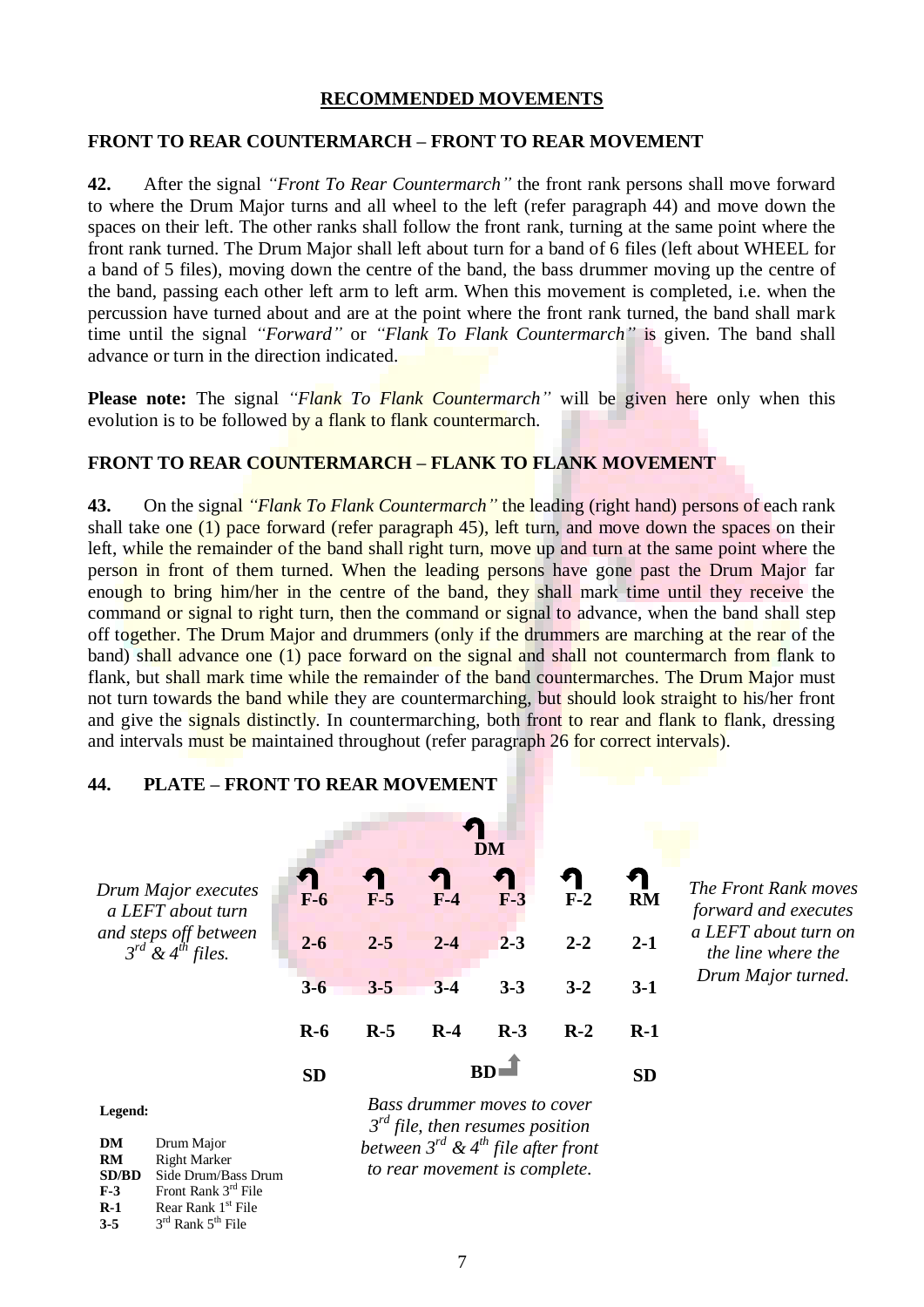#### **45. PLATE – FLANK TO FLANK MOVEMENT**

|                                 | Plate is not to                                                                            | DM        |         |         |         |         |                  |
|---------------------------------|--------------------------------------------------------------------------------------------|-----------|---------|---------|---------|---------|------------------|
|                                 | scale and shows<br>position several<br>paces after signal.                                 | <b>RM</b> | $F-2$   | $F-3$   | $F-4$   | $F-5$   | $F-6$<br>$2 - 6$ |
| Legend:                         |                                                                                            | $2 - 1$   | $2 - 2$ | $2 - 3$ | $2 - 4$ | $2 - 5$ | $3-6$            |
| DM<br><b>RM</b><br><b>SD/BD</b> | Drum Major<br><b>Right Marker</b><br>Side Drum/Bass Drum                                   | $3-1$     | $3 - 2$ | $3 - 3$ | $3-4$   | $3 - 5$ | $R-6$            |
| $F-3$<br>$R-1$<br>$3 - 5$       | Front Rank 3 <sup>rd</sup> File<br>Rear Rank 1 <sup>st</sup> File<br>$3rd$ Rank $5th$ File | $R-1$     | $R-2$   | $R-3$   | $R-4$   | $R-5$   |                  |
|                                 |                                                                                            | SD        |         | BD      |         |         |                  |

*Drum Major and drummers (if at rear) advance one (1) pace and mark time on signal. The leading person of each rank (6th file) take one (1) pace forward on signal, left turn and move down spaces on their left. Files 1, 2, 3, 4, & 5 execute a RIGHT turn on signal and step off, executing a LEFT about turn in line with side drummer on right flank.*

#### **FRONT TO REAR COUNTERMARCH – GATE COUNTERMARCH**

**46.** Gate countermarches should be practiced and perfected without instruments so that the chance of a collision between passing files might be eliminated.

#### **Detail for a band of six (6) files.**

The signal is the same as for a Front To Rear Countermarch.

After executing a RIGHT about turn, the Drum Major shall march forward nine (9) paces and mark time until the next signal. At the signal the front rank shall immediately step into the wheels for the gate countermarch. The right hand files  $(1, 2 \& 3)$  shall wheel to the left to complete a 180 degree semi circle. The left hand files  $(4, 5 \& 6)$  shall wheel to the right to pass through the spaces between the right hand files in completing their 180 degree semi circle.

There shall be no attempt to retain dressing during the wheels. Files 3 and 4, after completing the wheel, shall march forward to mark time upon reaching the correct position three (3) paces to the rear of the Drum Major. The remaining files shall successively march forward to mark time upon reaching the correct alignment (i.e. two (2) paces from the rank in front, or three (3) paces from the rank in front for percussion). When the band has reformed facing the new direction the signal *"Advance/Forward"* shall be given.

#### **Detail for a band of five (5) files.**

The action is the same as for a band of six (6) files except that the Drum Major shall execute a right about WHEEL.

Left hand files  $(3, 4 \& 5)$  shall wheel to the right to complete a 180 degree semi circle. Right hand files  $(1 \& 2)$  shall wheel to the left to pass through the spaces. After completing the wheel file 3 shall lead forward to mark time in the correct position three (3) paces to the rear of the Drum Major. The remaining files shall successively march forward to mark time upon reaching the correct alignment.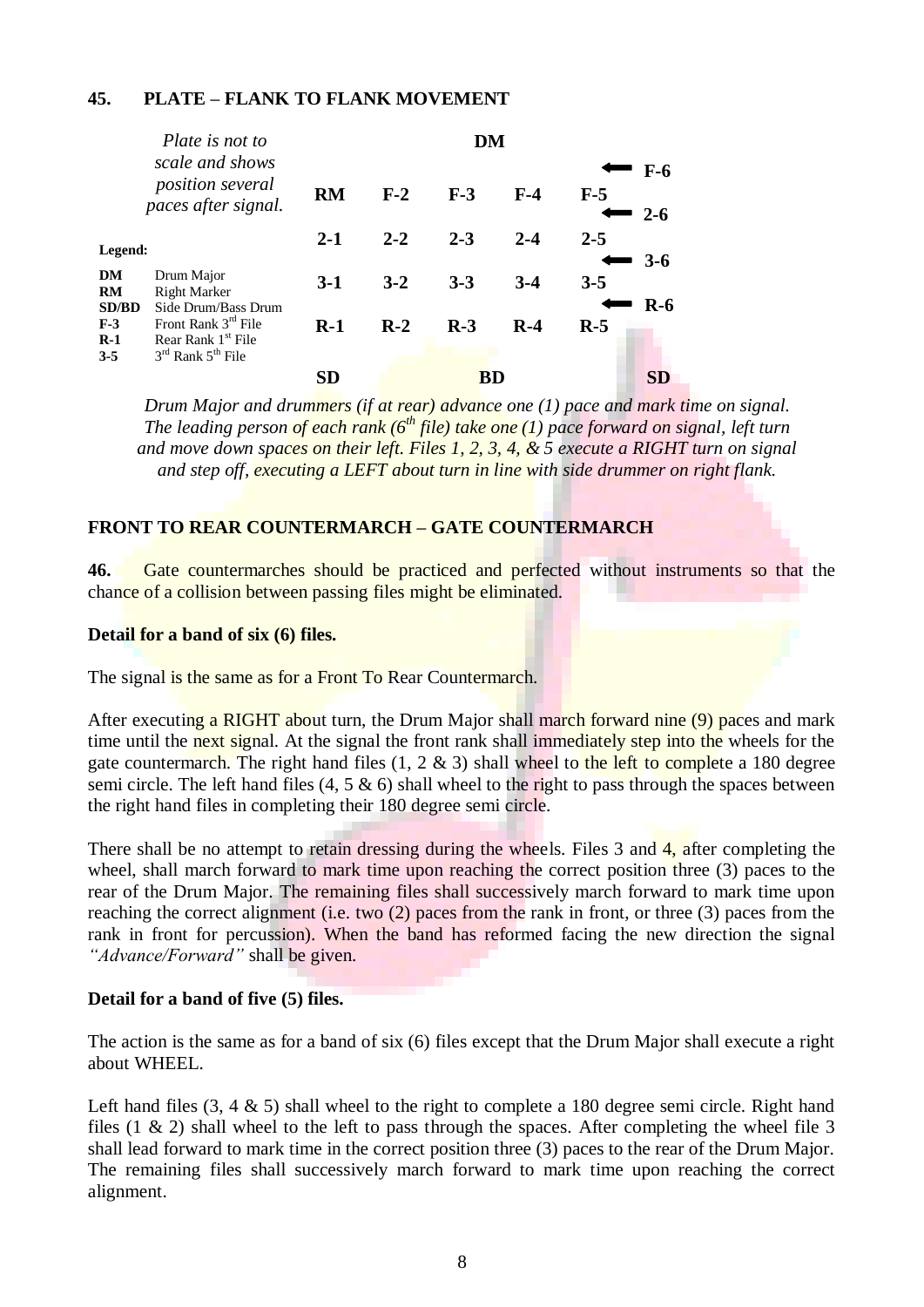#### **47. PLATE – GATE COUNTERMARCH**



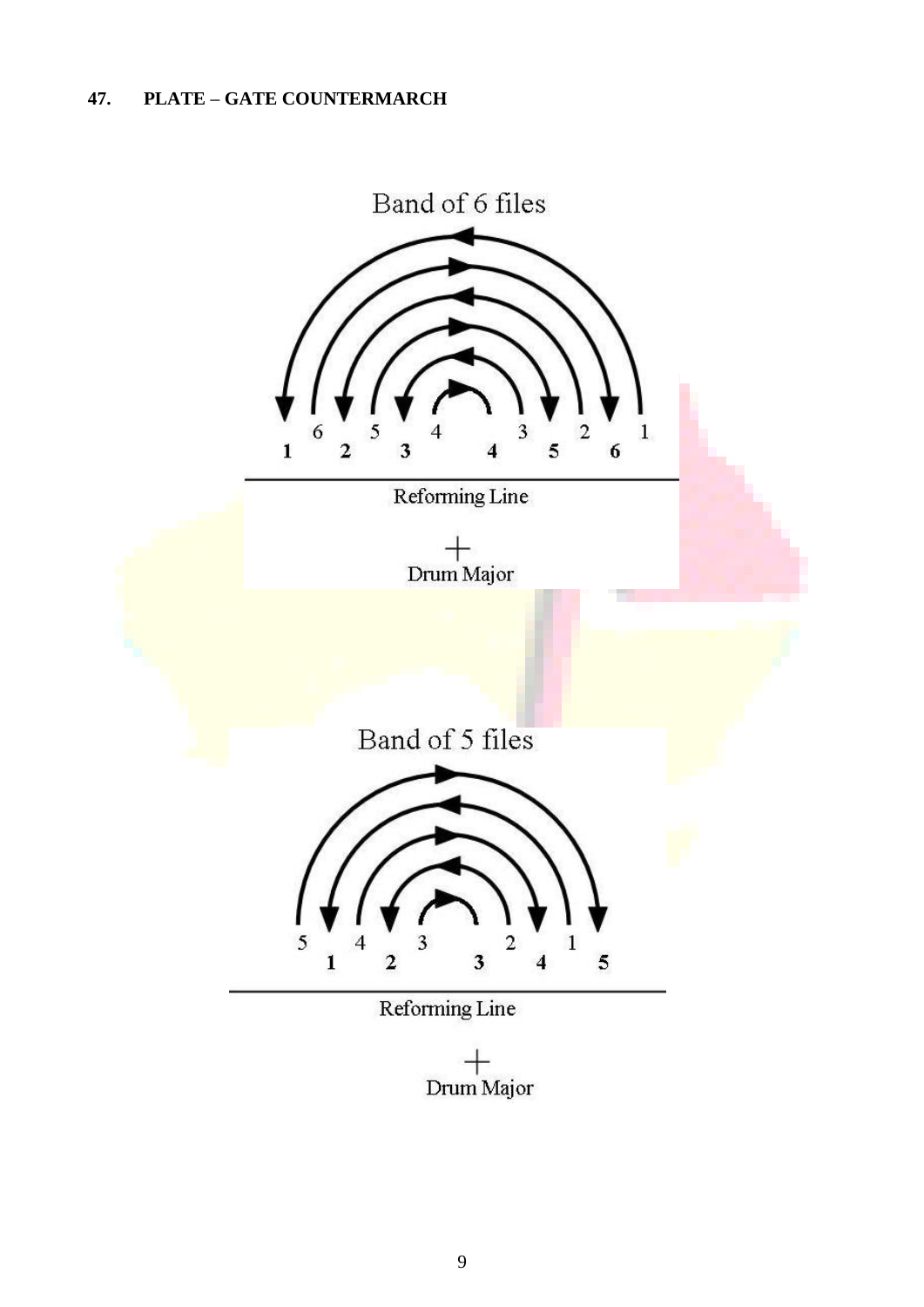#### **RECOMMENDED MOVEMENTS**

#### **48. LEFT FIXED PIVOT WHEEL**

The signal shall be given on the left foot (L-R-L), with the staff/mace raised as a caution several paces prior to the 3-beat whistle sound and first beat of the signal, with the ferrule pointed to the outer flank of the wheel (i.e. the right flank for a left wheel).

*It is recommended that an off step right turn be employed to commence this wheel, enabling each player to align his/her left shoulder on the pivot point, i.e. the left marker.*

The left marker (extreme left hand position in front rank  $-F-5$  in diagram) will become the pivot and shall mark time, turning on the spot at each point in order to stay aligned with the outer flank. The front rank shall step into the wheel and maintain two (2) pace intervals from the pivot. The remainder of the band shall execute enough of an off step right turn in order to align the left shoulder on the pivot and step into the wheel maintaining correct position in the formation. The band shall train so that the outer flank rear rank member is the only member to take a full pace – NOT the outer flank front rank member.

On the signal to complete the wheel, members shall block for the left turn facing the angle of their wheel and turn to the front and step out with the left foot. A six file band may well train for a 24 beat wheel and a five file band a 20 beat wheel.

During the wheel 'short pace' action should be observed.

#### **49. RIGHT FIXED PIVOT WHEEL**

The signal shall be given on the left foot (L-R-L). The detail for the wheel shall be similar to that for the Left Fixed Pivot Wheel except that the turn into the wheel shall be a left turn and the right hand flank front rank member (RM) shall be the pivot.

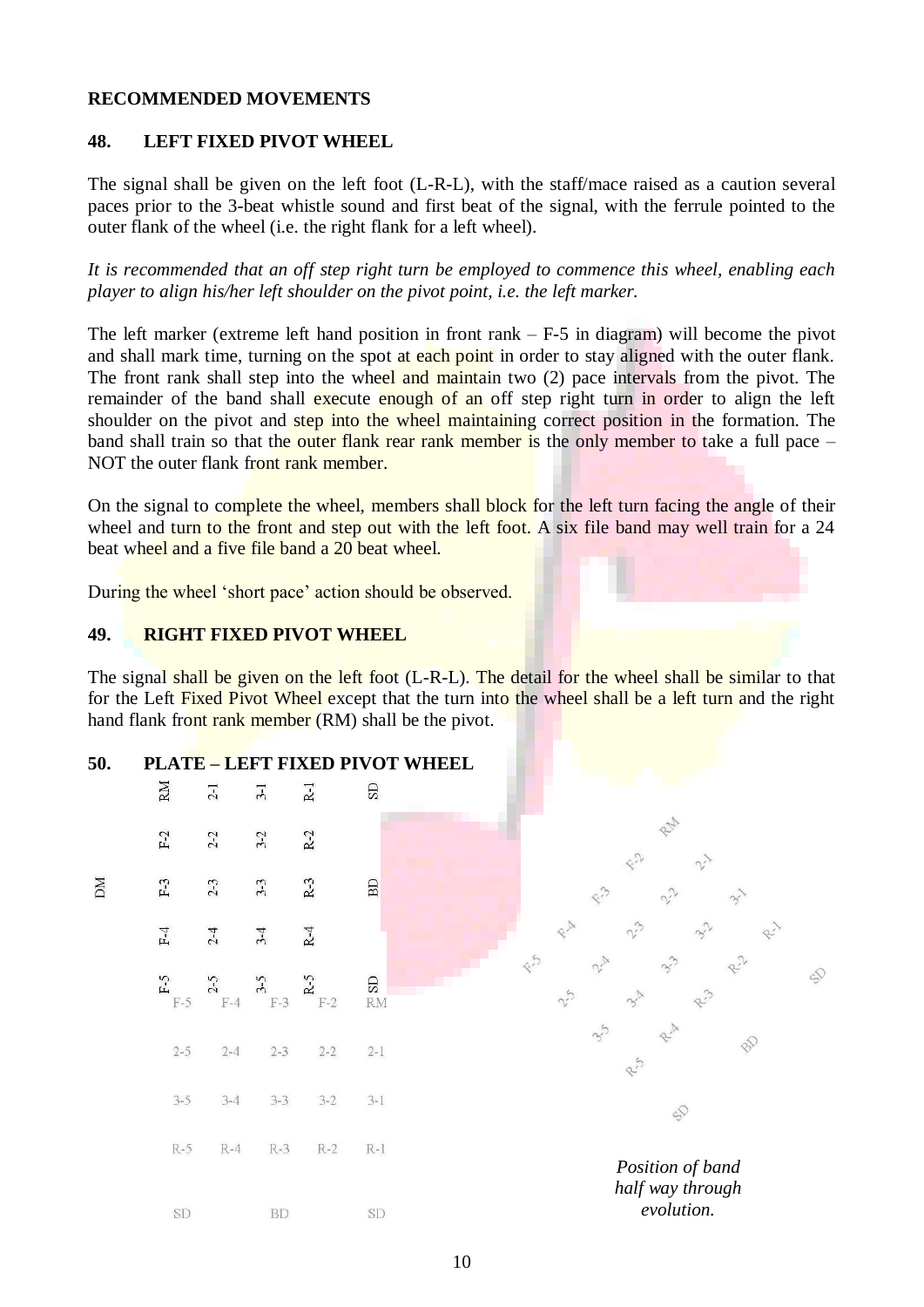#### **51. LEFT OR RIGHT MOVING PIVOT WHEEL**

The signals and staff/mace drill shall be similar to that for Fixed Pivot Wheels (refer paragraph 48). On the signal the band shall step into the wheel. The inner flank member of the front rank shall step short and execute a quarter circle at a radius of at least two (2) metres. The outer flank member shall complete the wheel taking normal paces. The other members of the front rank should maintain correct intervals and dressing between the inner and outer flanks.

The remainder of the band shall step into the wheel adjusting their pace to that of the front rank. The inner flank guides may close the intervals but the outer flank members must observe normal intervals. The inner members shall maintain correct intervals and dressing within their rank and shall follow the path set by their front rank member. **Please note:** There shall be no side pacing or incline toward the outer flank.

When the front rank completes the wheel and is facing the new direction, the Drum Major shall signal *"Forward*" so that the rank shall continue without any mark time beats.

The remainder of the band shall follow on and shall correct intervals and dressing in succession.

During the wheel the front rank must not endeavour to deep the Drum Major in their centre. As the Drum Major is three (3) paces in front of the band, he/she has a different arc to follow.

The number of paces employed in executing the wheel should be directed by the Drum Major in practice. The band should be able to complete the wheel so that every member is pacing comfortably. Correct "short pace" action should be strictly observed.



#### **52. PLATE – LEFT MOVING PIVOT WHEEL**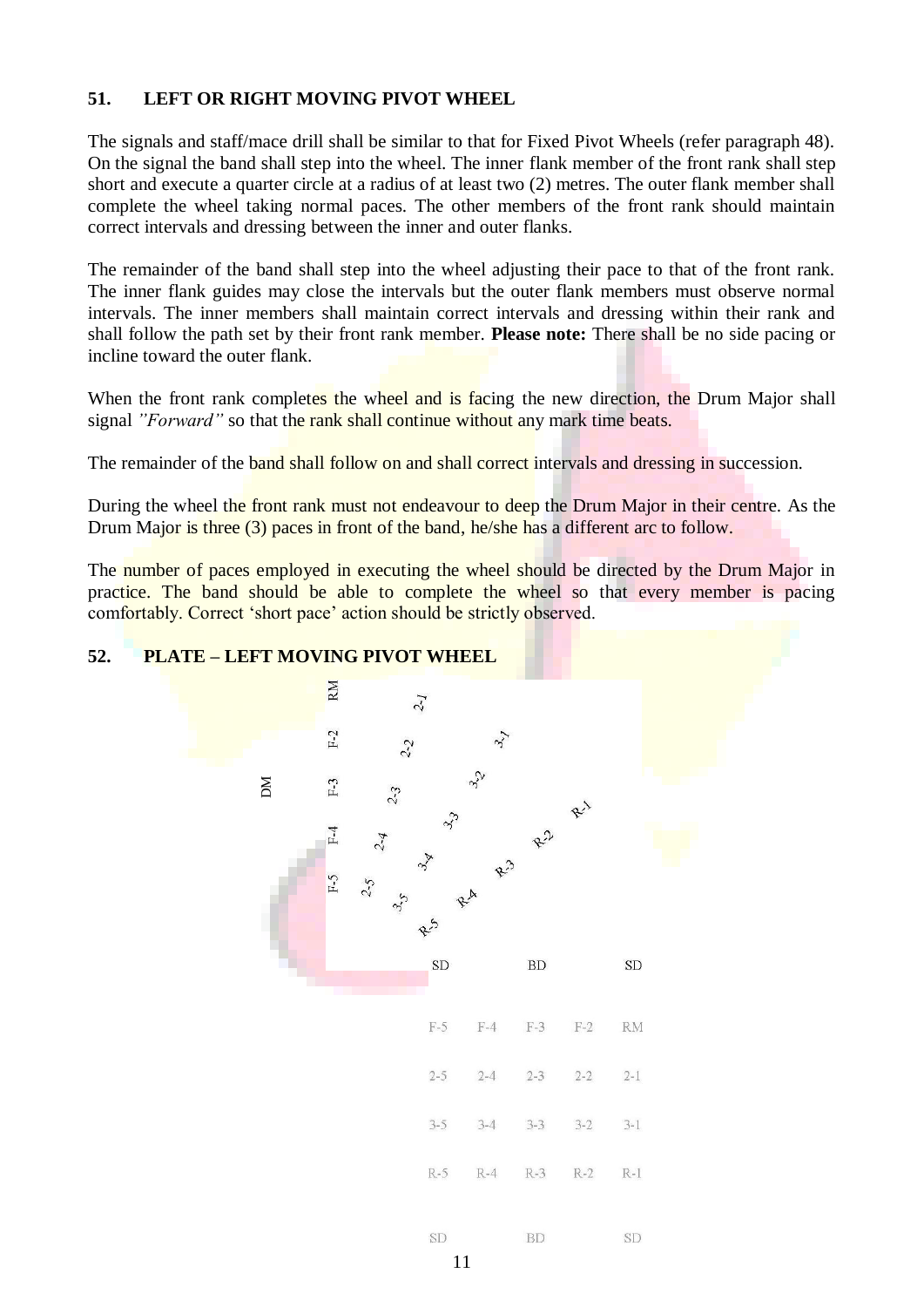#### **RECOMMENDED MOVEMENTS – FORM NO. 1**

**53.** A form is a change of direction, maintaining the same band formation (in lieu of a wheel) to be taught at the halt prior to attempting a marching effort. The command shall be "AT THE HALT RIGHT – FORM". On this command the right marker shall execute a right turn, remainder of the band sufficient portion of a right turn to align themselves on their new positions. Using the front rank only, the next command shall be "QUICK – MARCH". The marker shall step out nine (9) paces and halt. Front rank member No. 2 shall march eleven (11) paces and halt, No. 3 - fourteen (14) paces, No. 4 - sixteen (16) paces and No. 5 - nineteen (19) paces. The front rank will now be facing in the new direction. Complete the same exercise with the second rank, commencing with the right file person, and so on with the remaining files. The right file drummer shall not turn, but shall march straight ahead, and shall finish where the right marker started from in nine (9) paces.

The dressing in this evolution shall be by the right file, until the command to advance is executed, when the dressing shall be by the centre. The Drum Major shall move with the front rank completing sixteen (16) paces and during his/her march forward shall gain one (1) pace to the left, which shall bring him/her into alignment with his/her covering file.

When on the march, the signal for a Right Form shall be as for a right turn. All band persons with the exception of No. 1 drummer shall execute a right turn, or position thereof, march to their new positions and mark time. The most paces taken shall be by No. 3 drummer and No. 5 in the front rank who shall take nineteen (19) paces. The Drum Major shall signal the advance commencing on pace No. 20 (L-R-L.). Pace No. 23 shall bring the right foot into the halt mode as a check pace, and the band shall step off with the left foot in the new direction. This is for a band with four (4) ranks, plus percussion and five (5) files. If Six (6) files - No. 6 in the front rank shall march twenty-one (21) paces, therefore the advance shall be on the twenty-second (22) pace. If a left form, substitute left for right and the signal to execute this form shall be as for a left turn (R-L-R) and the advance shall be given on the twenty-first  $(21)$  pace  $(L-R-L)$ .



#### **54. PLATE FOR FORM NO. 1**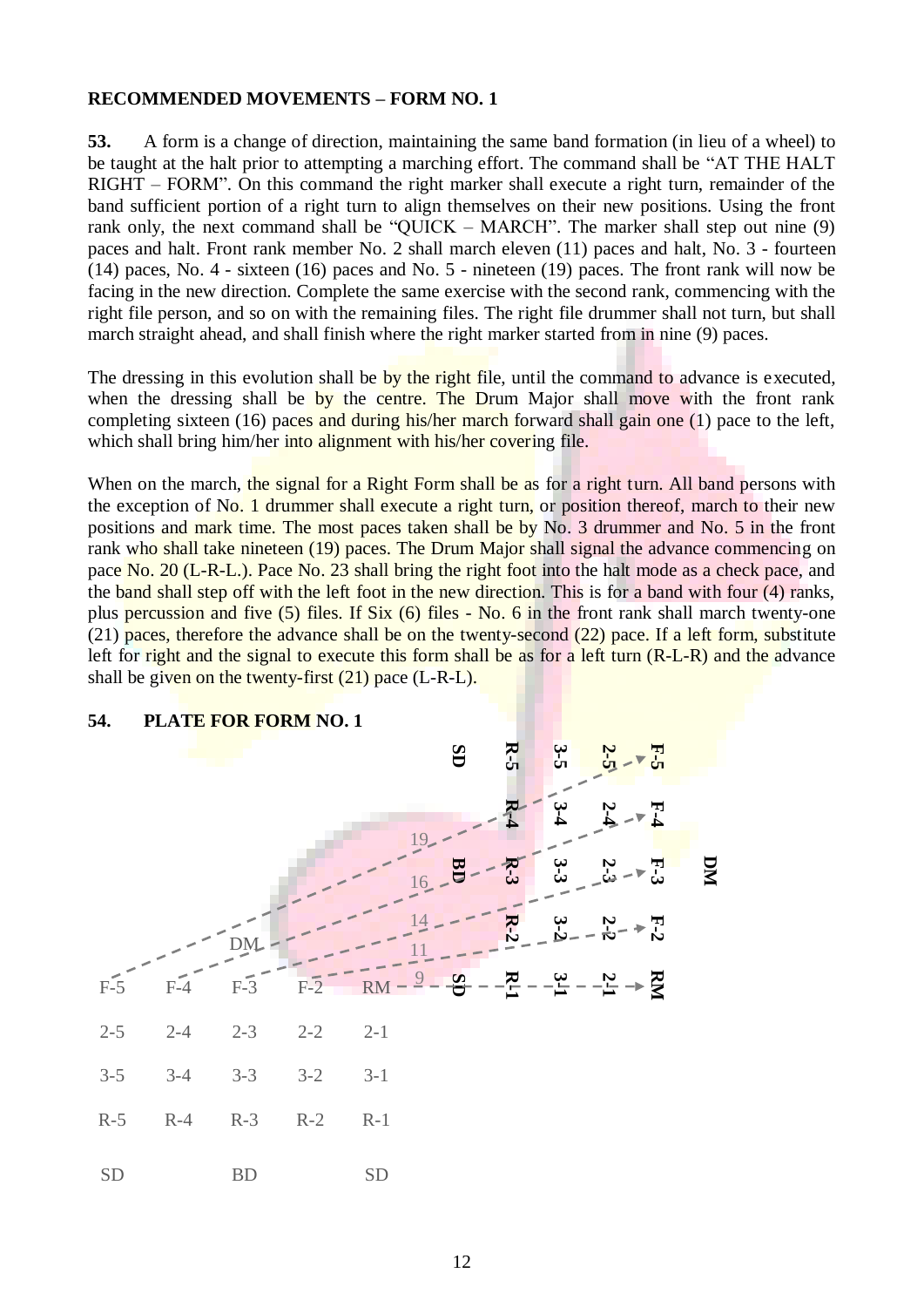#### **RECOMMENDED MOVEMENTS – FORM NO. 2**

**55.** This form is to be taught at the halt as per form No. 1. The command shall be "AT THE HALT RIGHT – FORM". On this command the right marker shall execute a right turn, march forward nine (9) paces and halt. No. 1 in the second rank shall march forward two (2) paces, execute a right turn and march forward seven (7) paces and halt. No. 1 in the third rank shall march forward four (4) paces, execute a right turn, march forward five (5) paces and halt. No. 1 in the fourth rank shall march forward six (6) paces, execute a right turn, march forward three (3) paces and halt. No. 1 drummer shall march forward nine (9) paces right turn and halt.

The front rank member of the second file shall march forward two (2) paces, execute a right turn, march eleven (11) paces and halt. Each member of the same file shall march forward, turn where the front rank person turned, march to be at two  $(2)$  pace intervals and halt.

The front rank member of the third file shall march forward four (4) paces, execute a right turn, march thirteen (13) paces and halt. Each member of the same file shall march forward, turn where the front rank person turned, march to be at two (2) pace intervals and halt.

The front rank person of the fourth file shall march forward six (6) paces, execute a right turn, march fifteen (15) paces and halt. Each member of the same file shall march forward, turn where the front person turned, march to be at two (2) pace intervals and halt.

The front rank person of the fifth file shall march forward eight (8) paces, execute a right turn, march seventeen (17) paces and halt. Each member of the same file shall march forward, turn where the front rank person turned, march to be at two (2) pace intervals and halt. Dressing shall be by the right file.

When on the march, the signal for a right form shall be as for a right turn. On the signal the right marker shall execute a right turn, march nine (9) paces and mark time. Other band personal shall march forward their set number of paces, right turn, march forward and when in position mark time. The most number of paces taken shall be by No. 5 in the front rank, who shall take twenty-five (25) paces to be in the new position. The Drum Major shall signal the advance on the twenty-sixth (26) pace (L-R-L). Pace twenty-eight (28) shall the right foot into halt mode as a check pace and the band shall step off in the new direction with the left foot. The Drum Major may move with his/her covering file or delay his/her march to his/her position as he/she desires. The Drum Major shall gain one (1) pace to the left which will bring him/her into alignment with the covering file. This is for a band with four ranks plus percussion and five files. If a left form substitute left for right.

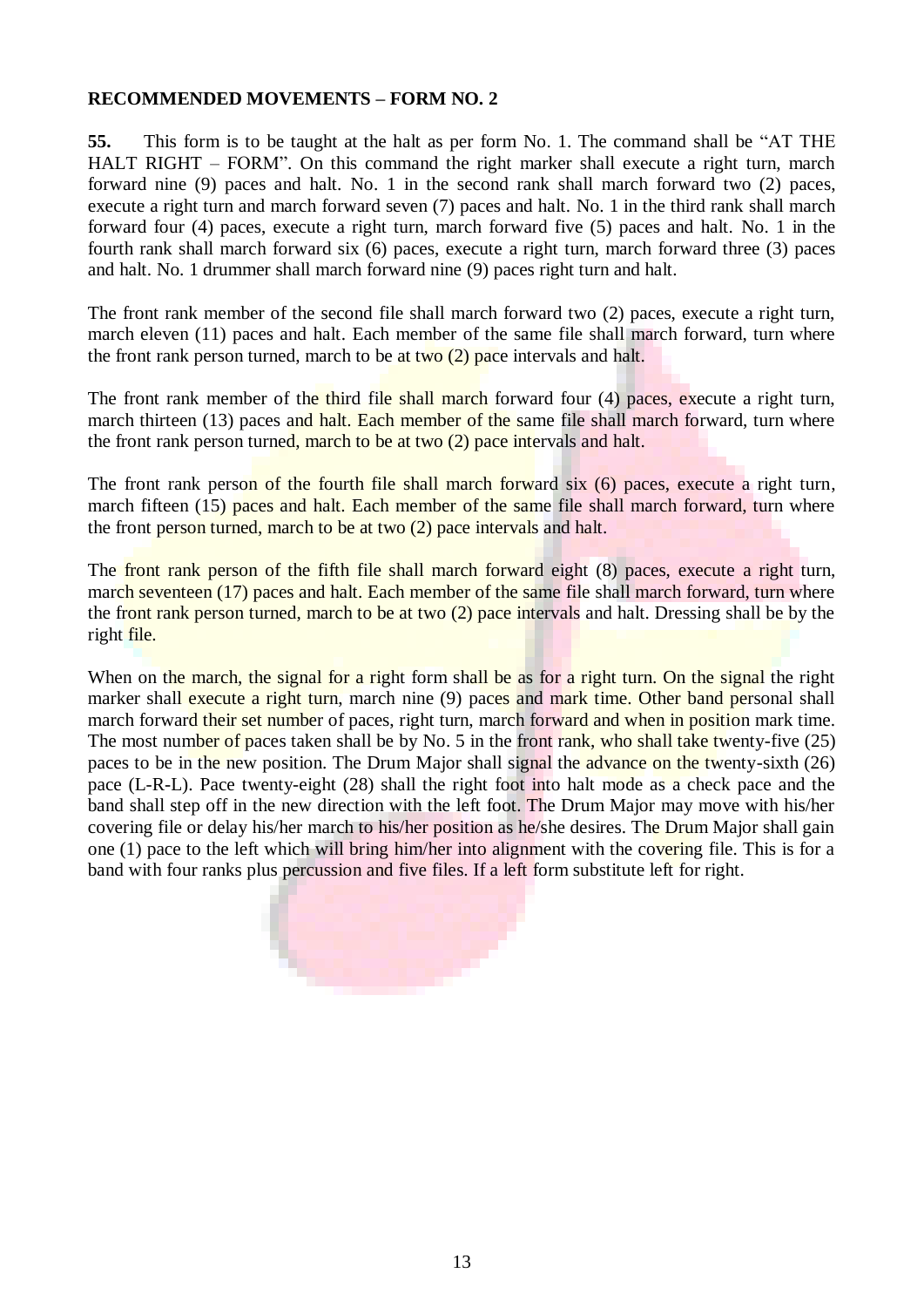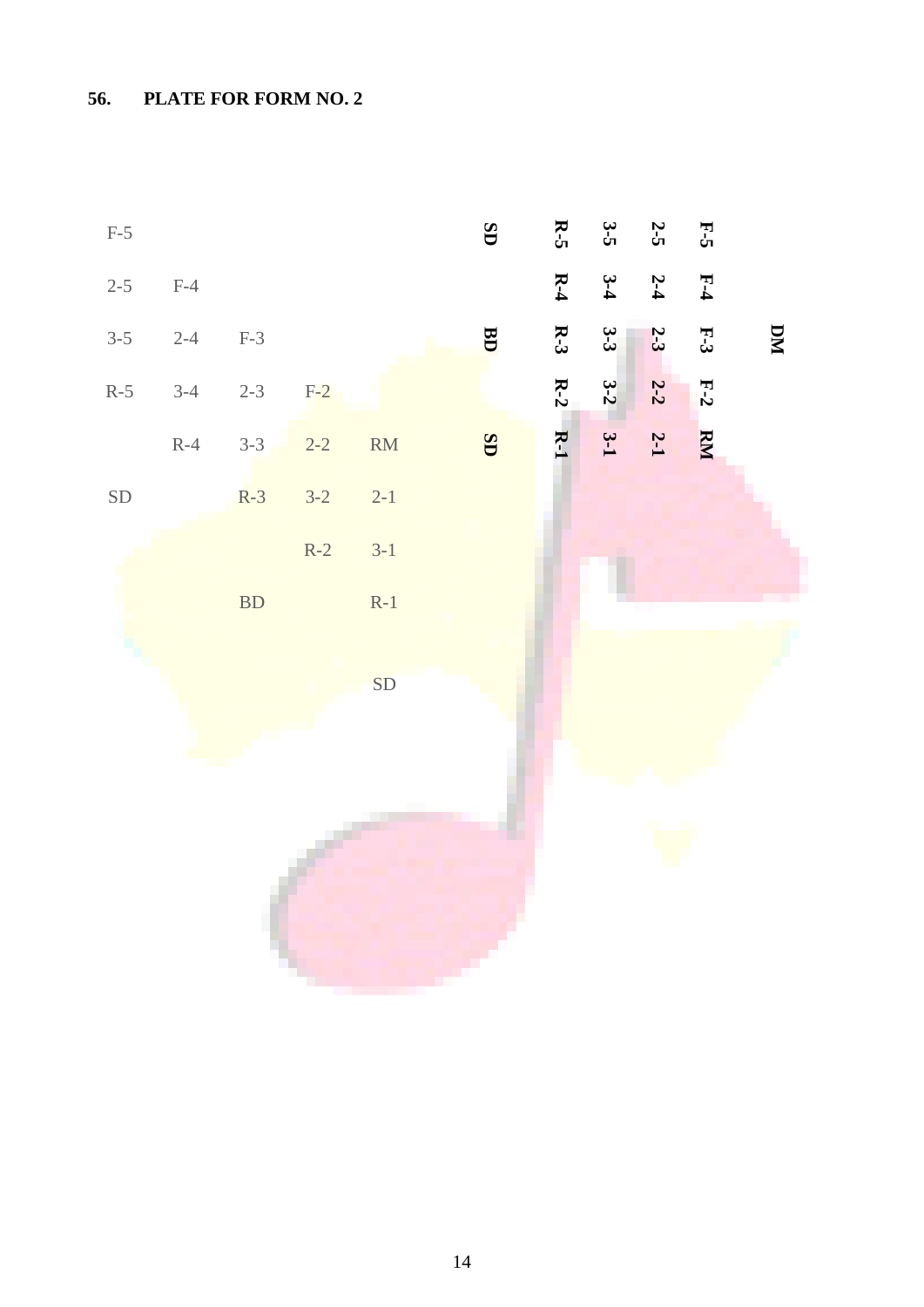#### **57. STAFF/MACE DRILL FOR DRUM MAJORS**

The Drum Major shall carry a staff/mace. These **compulsory** staff/mace signals are to be used when the band is on parade. The whistle may be used to attract the attention of the band but **must only be used when the band is playing**. All commands given by the Drum Major shall be given from the position of "Attention".

**Please note:** There is no rule for starting off bands playing in street marches apart from Rule 29-38, nor is there a set system for Drummers to play "two threes", a five beat roll or a seven beat roll. Bands can commence playing the march immediately or can use an introduction by the percussion section, and there is no requirement for bands to play to the end of the strain after the halt (refer "Halt/Cut Out" below).

ATTENTION. The point of the staff/mace shall be in line with, and touching, the toe of the right foot. The staff/mace shall be held firmly at the grip below the head, elbow bent so that the forearm is parallel with the ground. The staff/mace is to be held to the right of the body.

STAND AT EASE. As the left foot is carried to the left the staff/mace shall be brought to the right front to the full extent of the right arm.

STAND EASY. As the head of the staff/mace is brought to the centre of the body the left hand is placed on top of it. The right hand is then placed on top of the left hand.

TRAIL. Carry the staff/mace in the right hand below the head, thumb in line with the seam of the trouser leg. The staff/mace is parallel with the ground.

**Please note:** When marching in "Slow Time" the staff/mace shall be held still. When marching in "Quick Time" the staff/mace shall be swung from front to rear. When moving about the contest area the staff/mace may be carried at either the "Trail" or "Carry".

SHORT TRAIL. Hold the staff/mace vertically in the right hand at the grip below the head, the elbow bent and close to the right side, the tip of the staff/mace about 100mm from the ground.

**Please note:** When preparing the band for Inspection, or on tour of inspection, the staff/mace shall be carried at the "Short Trail".

CARRY. Hold the staff/mace obliquely at the point of balance between the thumb and first two fingers of the left hand, left elbow close to the body, wrist and elbow in line, and the left hand about opposite the left breast.

**Please note:** When marching in "Slow Time" the staff/mace shall be held still. When marching in "Quick Time" the staff/mace may be moved diagonally across the body between the right breast and the left hip.

ADVANCE or FORWARD. The staff/mace is to be swung over the shoulder from front to rear to front, accompanied by a 3-beat (L-R-L) long whistle sound.

MARK TIME. The staff/mace shall be held horizontally above the head in both hands, accompanied by a 3-beat (L-R-L) long whistle sound.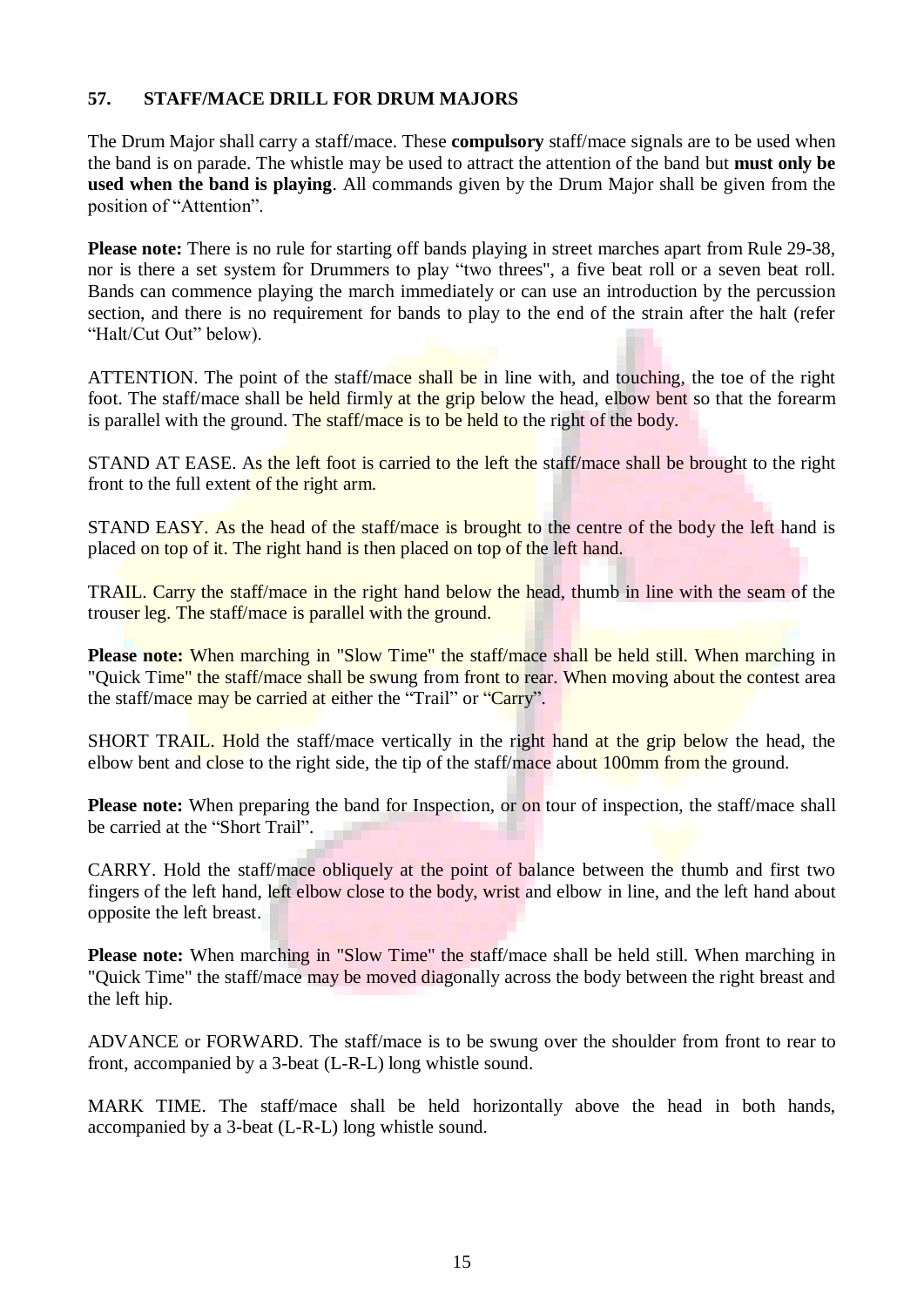WHEELING. Raise the staff/mace above the head to the full extent of both arms, the staff/mace to be held horizontally with the ferrule directing the outer flank. A 3-beat (L-R-L) long whistle sound is used to indicate the start of the movement. The head of the staff/mace should be directly over the head of the Drum Major during the execution of the movement. When the band has completed the wheel and the front rank is facing the new direction the signal for *"Forward"* shall be given.

HALTING. At least three (3) paces before reaching the "Halt" point the Drum Major shall raise the staff/mace above the head to the full extent of the right arm. The staff/mace is to be held vertically, with the head uppermost. When the band is playing, the verbal *"Halt"* command is replaced by three (3) short whistle sounds on consecutive paces (L-R-L). On reaching the "Halt" point the Drum Major shall bring the staff/mace smartly down to the position of "Attention" in one movement. Alternatively he/she may bring the staff/mace down to the "Short Trail" position on the first whistle sound before assuming the position of "Attention" at the completion of the "Halt".

**Please note:** The *"Halt"* SHALL be judged at all Queensland State and District marching competitions.

CEASE PLAY. From the "Carry" or "Trail" position, grip the staff/mace at the bottom of the chain with the right hand. Raise the staff/mace to an oblique position to the full extent of the right arm. The arm is to be at an angle of 45 degrees above the horizontal and the staff/mace at a right angle to the arm. The left arm shall be at the side. A double bass drum beat may be used to indicate that the band is to cease playing. The double bass drum beat occurs on the left foot (as indicated by the Drum Major), followed by another double bass drum beat on the next left foot, then a louder bass drum (single) beat is played on the next L-R-L. As the last note is played (on the last left foot) bring the staff/mace to the "Halt" position then back out to the 45 degree angle position. The staff/mace is brought back to the short trail position on the next left foot (i.e. when the drummers play their five beat roll, seven beat roll, or "two threes"). The band shall bring their instruments to the position of "Attention" at the same time.

**Please note:** If the band is to continue marching after ceasing playing, players are to bring their instruments to the position of "Attention" on the next left foot after the cease play and continue marching.

HALT/CUT OUT. The staff/mace drill for the "Halt/Cut Out" shall be the same as for "Cease Play", and the bass drummer will perform the double bass drum beats as detailed in "Cease Play". After the L-R-L (following the double bass drum beats) the band shall complete the movement by bringing their right foot in beside the left, adopting the position of "Attention". As the last note is played (on the last left foot) the staff/mace shall be brought to the "Halt" position then allowed to drop through the hand to the position of "Attention" (refer "Halting" paragraph above).

**Please note:** The *"Halt"* SHALL be judged at all Queensland State and District marching competitions. Bands are encouraged to execute the *"Halt/Cut Out"* when competing in such marching competitions.

SALUTING. When on the march the staff/mace shall be at the "Carry" in the left hand to enable the Salute to be executed with the right hand. Head and eyes are turned towards the Saluting base. The Salute shall be maintained for six (6) paces before and after the Saluting point.

**Please note:** In the unlikely situation where the Drum Major is not wearing headdress, no "Salute" shall be executed. In this instance the Drum Major should assume the position of "Attention" with his/her upper body and execute an "Eyes – Right/Left" only (i.e. no arm movement) to acknowledge the saluting dais or dignitary.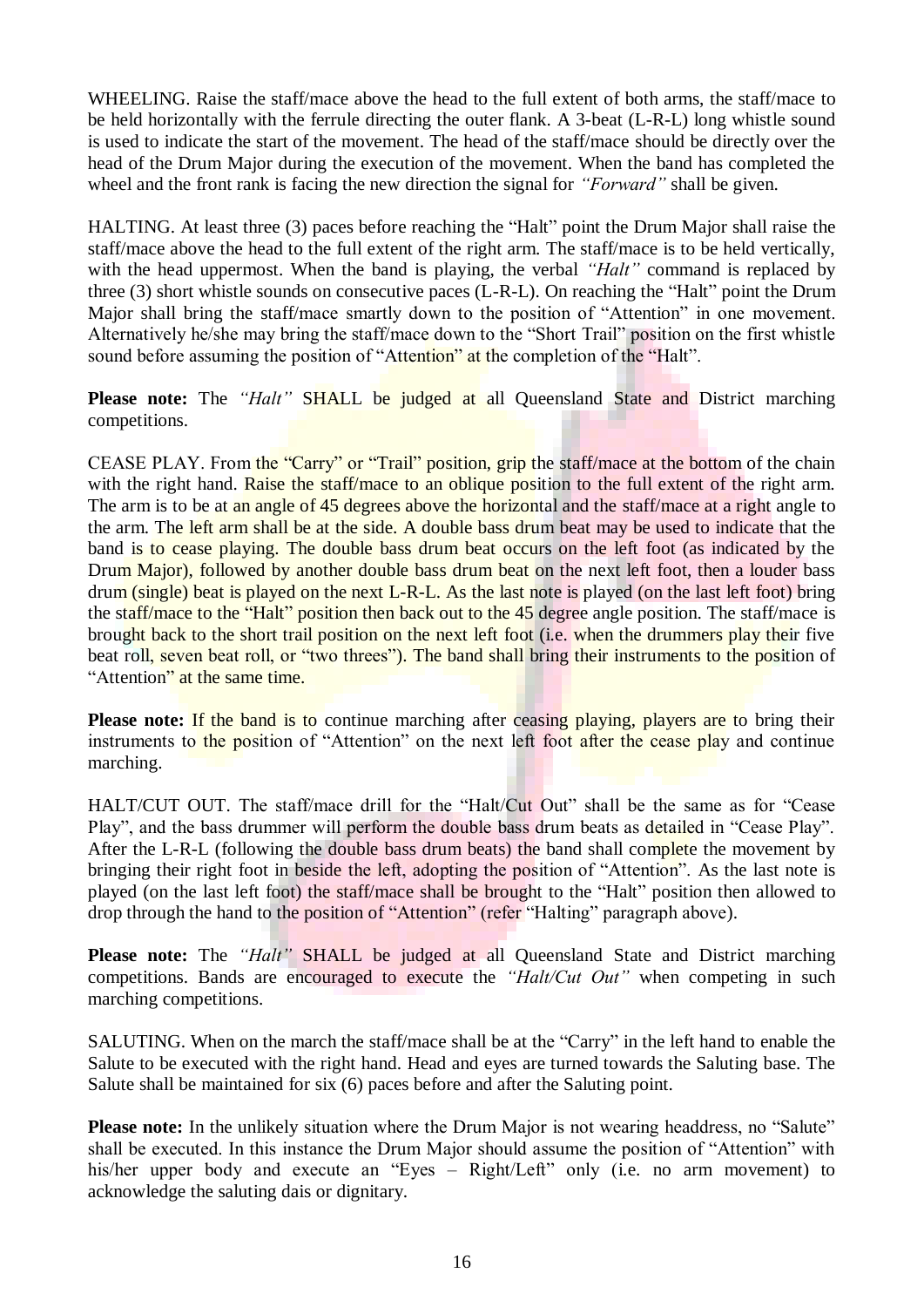FRONT TO REAR COUNTERMARCH. When approaching the point for the countermarch the staff/mace shall be raised, ferrule forward, to be held at an angle of 45 degrees above the horizontal. A 3-beat (L-R-L) long whistle sound is used to indicate the start of the movement. On arriving at the point for the countermarch the Drum Major shall make a left about turn or left about wheel (refer paragraph 42) and move through the centre of the band. The staff/mace shall be returned to the "Trail" or "Carry" position at the completion of the countermarch unless it is intended to execute the "Flank to Flank Countermarch", in which case the *"Mark Time"* signal shall be given and the staff/mace returned to the ferrule upright position.

FLANK TO FLANK COUNTERMARCH. Accompanied by a 3-beat (L-R-L) long whistle sound, the staff/mace shall be smartly brought down from the ferrule upright to the horizontal position about head level, with the ferrule pointed to the right flank, then immediately reversed to point to the left flank.

RIGHT or LEFT TURN. The staff/mace shall be held in a vertical position, ferrule uppermost, and head about chin level. At the first sound of the 3-beat (L-R-L) long whistle the staff/mace shall be brought down smartly to a horizontal position in line with the shoulder and with the ferrule pointed in the direction in which the turn is to be made.

INCLINE. The staff/mace is to be raised obliquely at an angle of 45 degrees, arms extended above shoulder height, the ferrule of the staff/mace pointing in the direction of the incline. This is accompanied by a 3-beat (L-R-L) long whistle sound.

FORM. The staff/mace is to be raised obliquely at an angle of 45 degrees, arms extended above shoulder height, head of the staff/mace pointing in the direction to which the band will change.

FLOURISHING. The accepted procedure for the use of the Drum Major's staff/mace is as laid down herein. Once proficient some Drum Majors like to add variety and "swing" the staff/mace. This is certainly effective when executed with skill and precision. No rules for this can be laid down, however the Drum Major shall be allowed five (5) paces in front of the band (refer paragraph 29). It is a matter of personal practice and natural ability.

SWAGGER MARCH. With the staff/mace in "Slow Time" (Ceremonial or Massed bands). On the command *"Slow March"* the staff/mace shall be brought to the "Trail" position for the first six (6) paces, then: (1) bring the staff/mace forward on the left foot and place it on the ground at the same time as the right foot; (2) in a circular motion bring the staff/mace across the body to the left breast; (3) carry the staff/mace out to the full extent of the right arm; and  $(4)$  bring the staff/mace



back to the "Trail" position and carry for two (2) paces. Repeat the movement as required.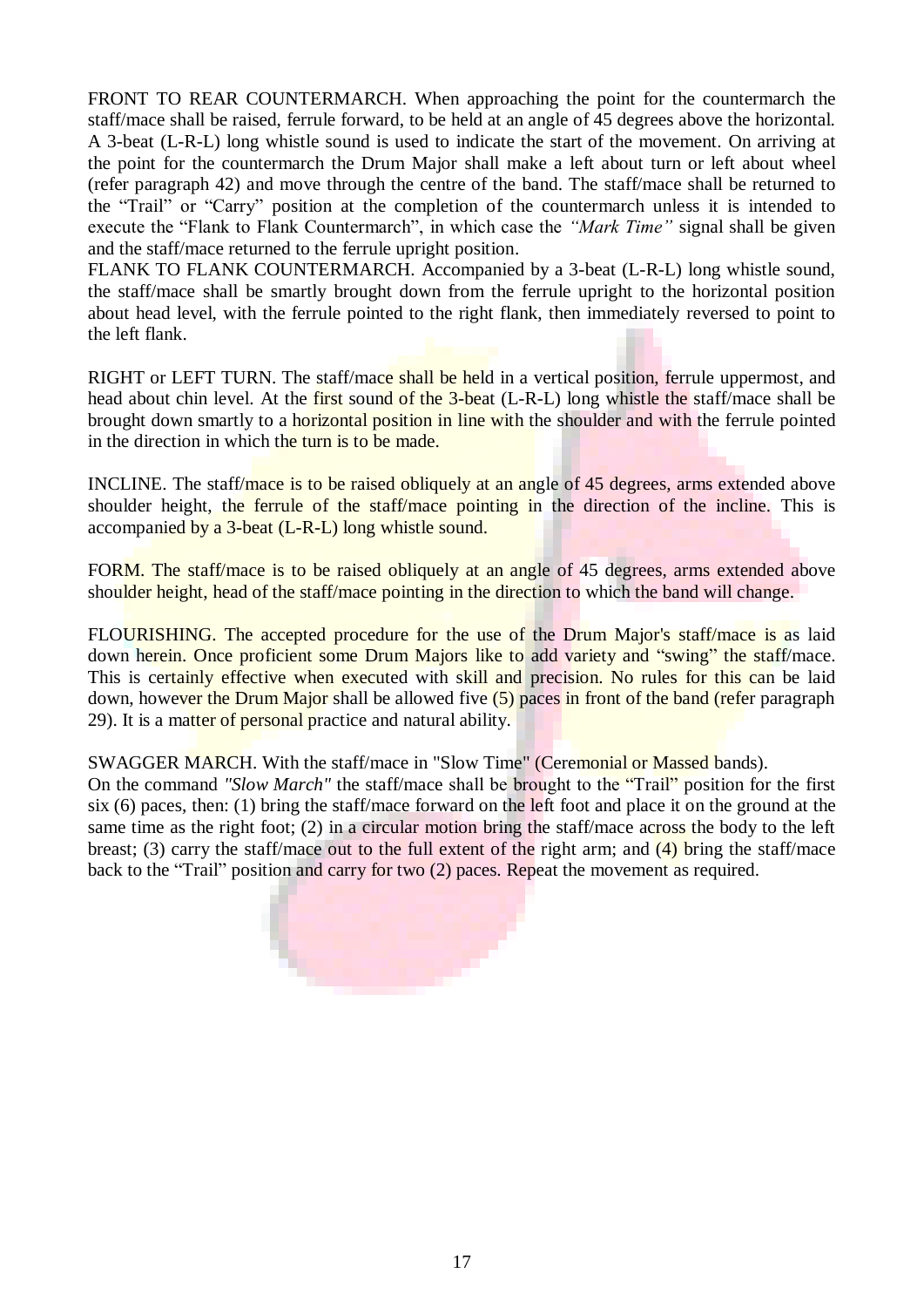#### **58. STAFF/MACE DRILL IMAGES FOR DRUM MAJORS**





Attention Stand at Ease Stand Easy





Trail



Short Trail (front view)



**Short Trail** (side view)



Short Trail (R side hand view)



Short Trail (L side hand view)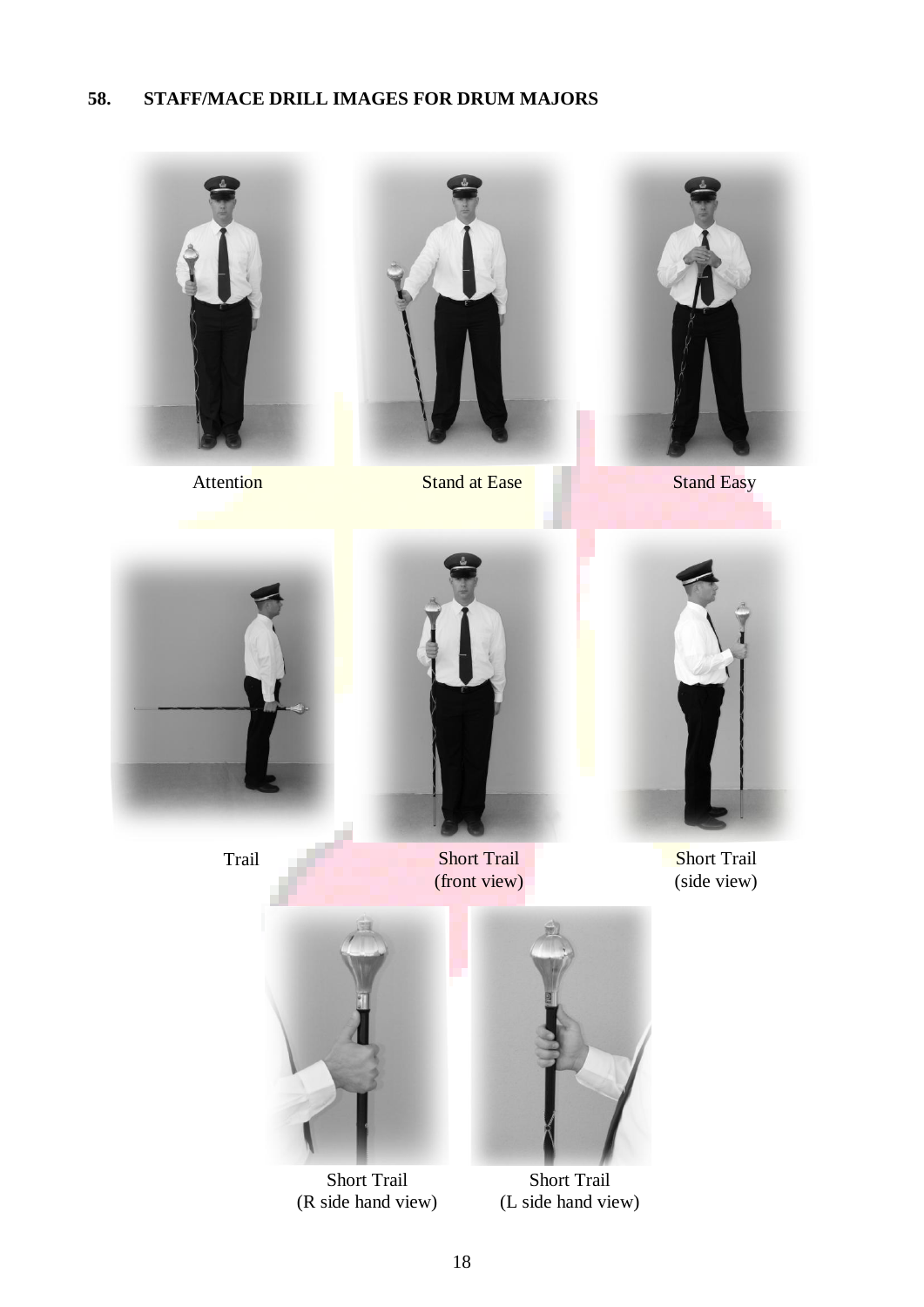

Carry (front view)

**Carry** (R side view)

**Carry** (L side view)



Carry (front view hand)



Carry (R side view hand)



**Carry** (L side view hand)

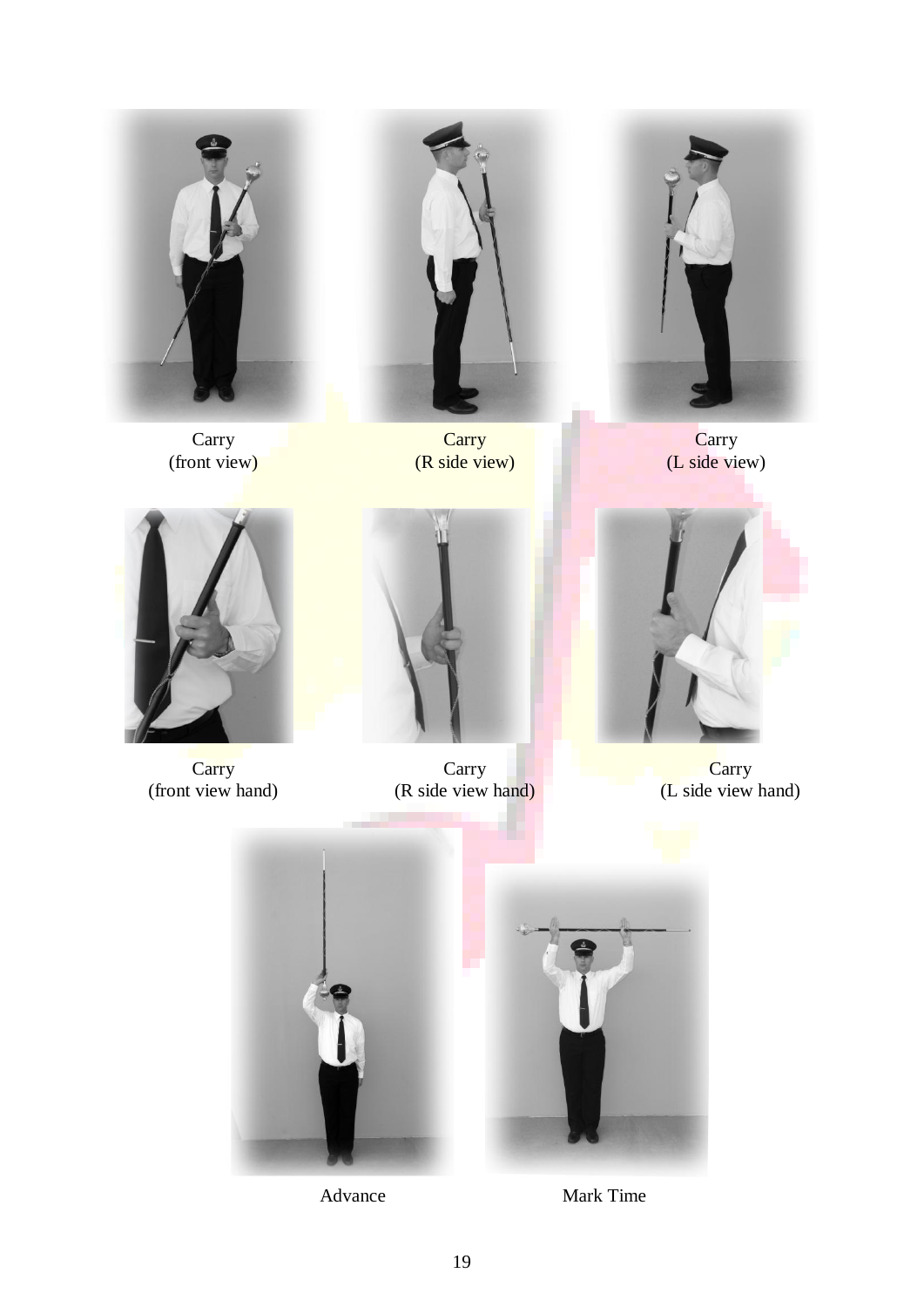

Cease Play Halt/Cut Out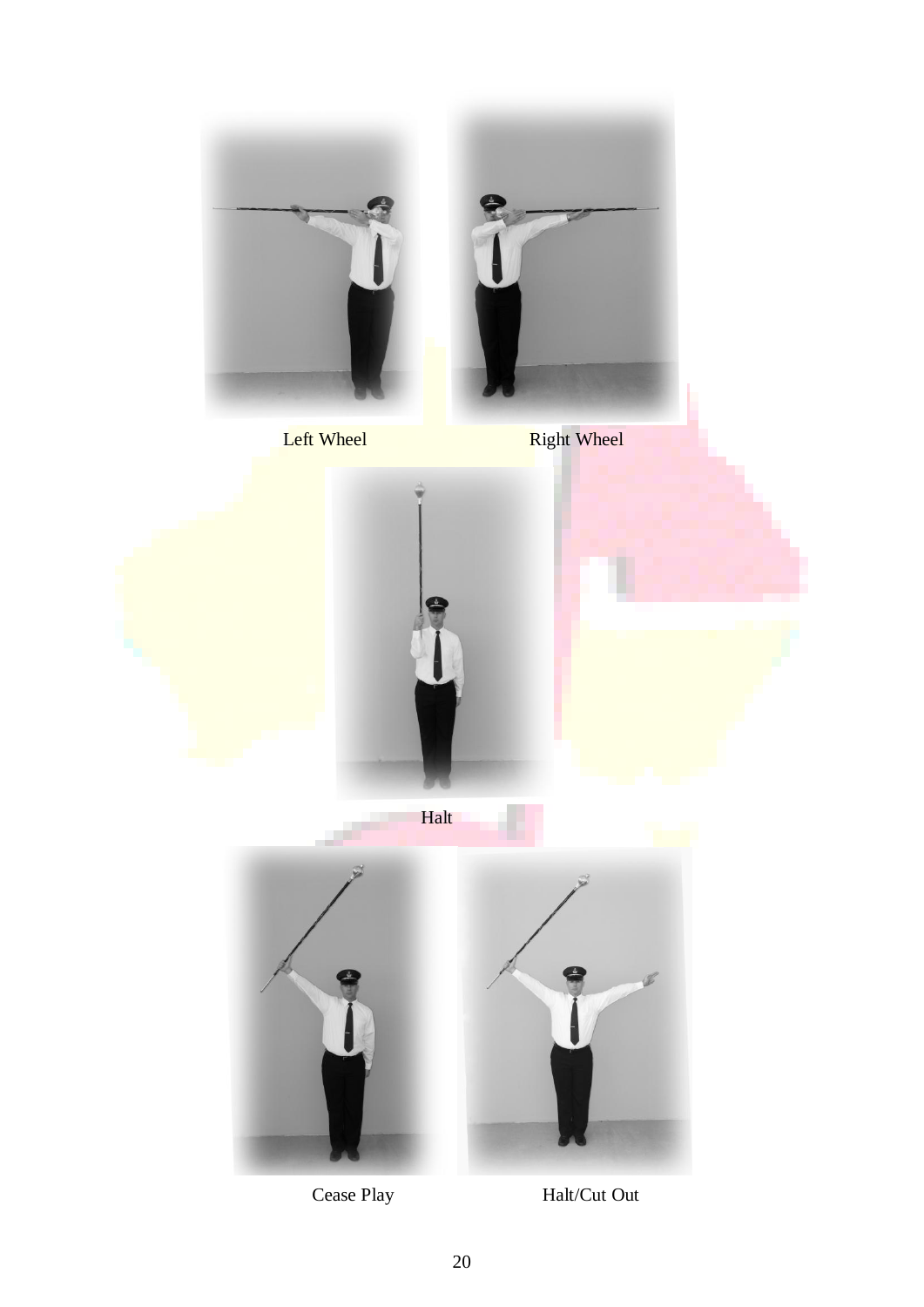

Salute to Front Salute to Left



(front view)



Salute to Left (L side view)



Salute to Right (front view)



Salute to Left (R side view)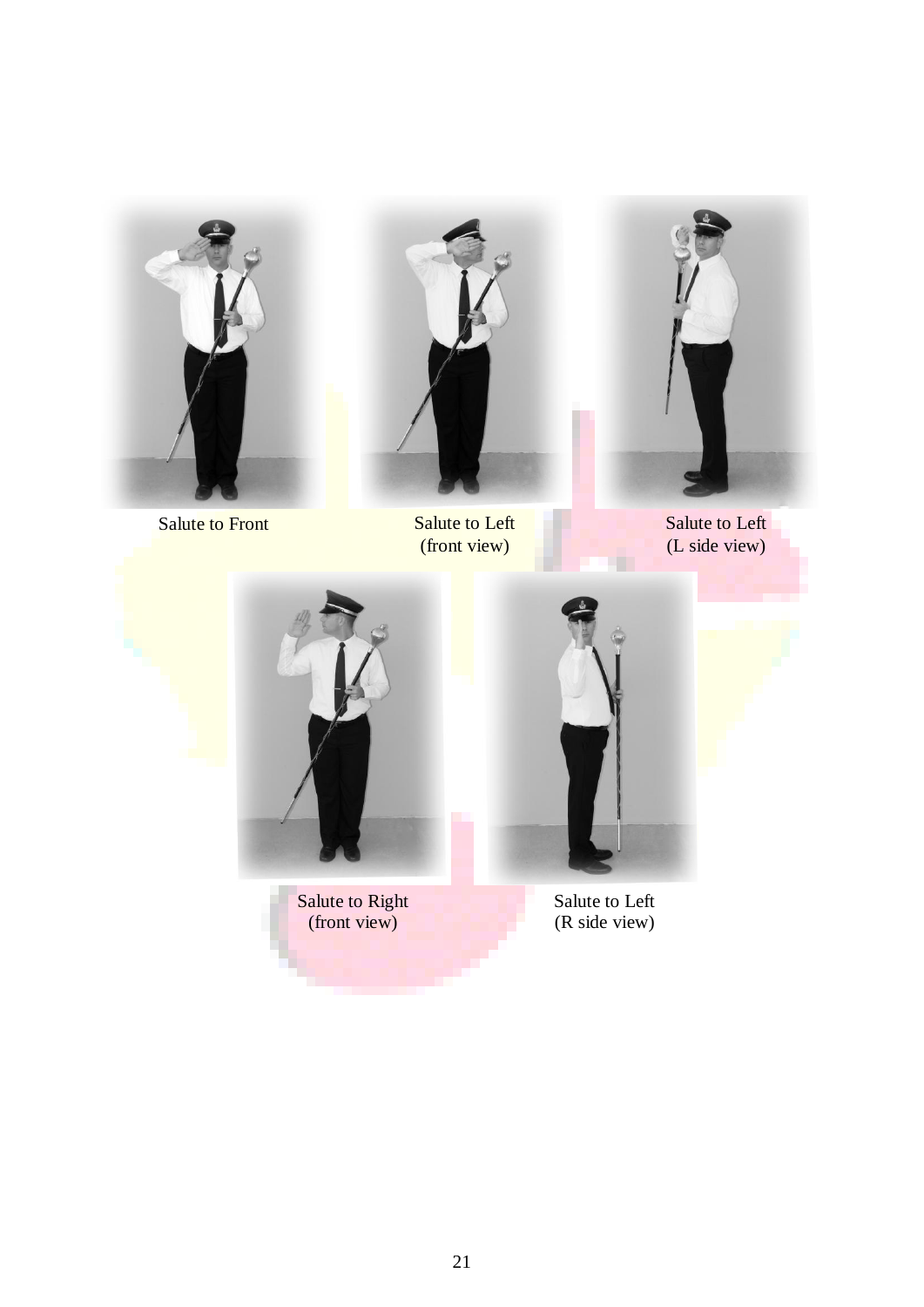

Flank to Flank (position 1 of 3)

Flank to Flank (position 2 of 3)

Flank to Flank (position 3 of 3)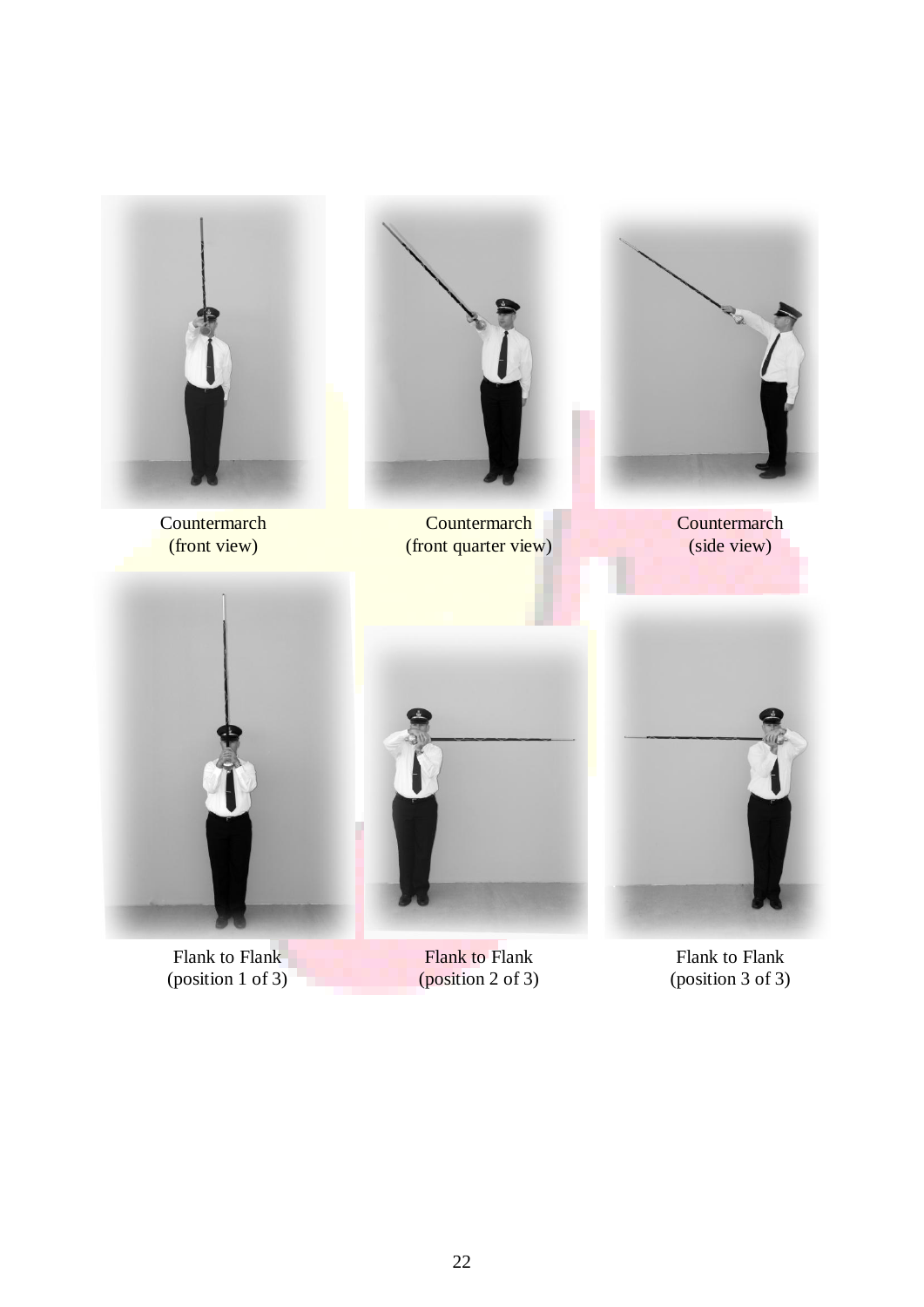

Right Turn (position 1 of 2)

Right Turn (position 2 of 2)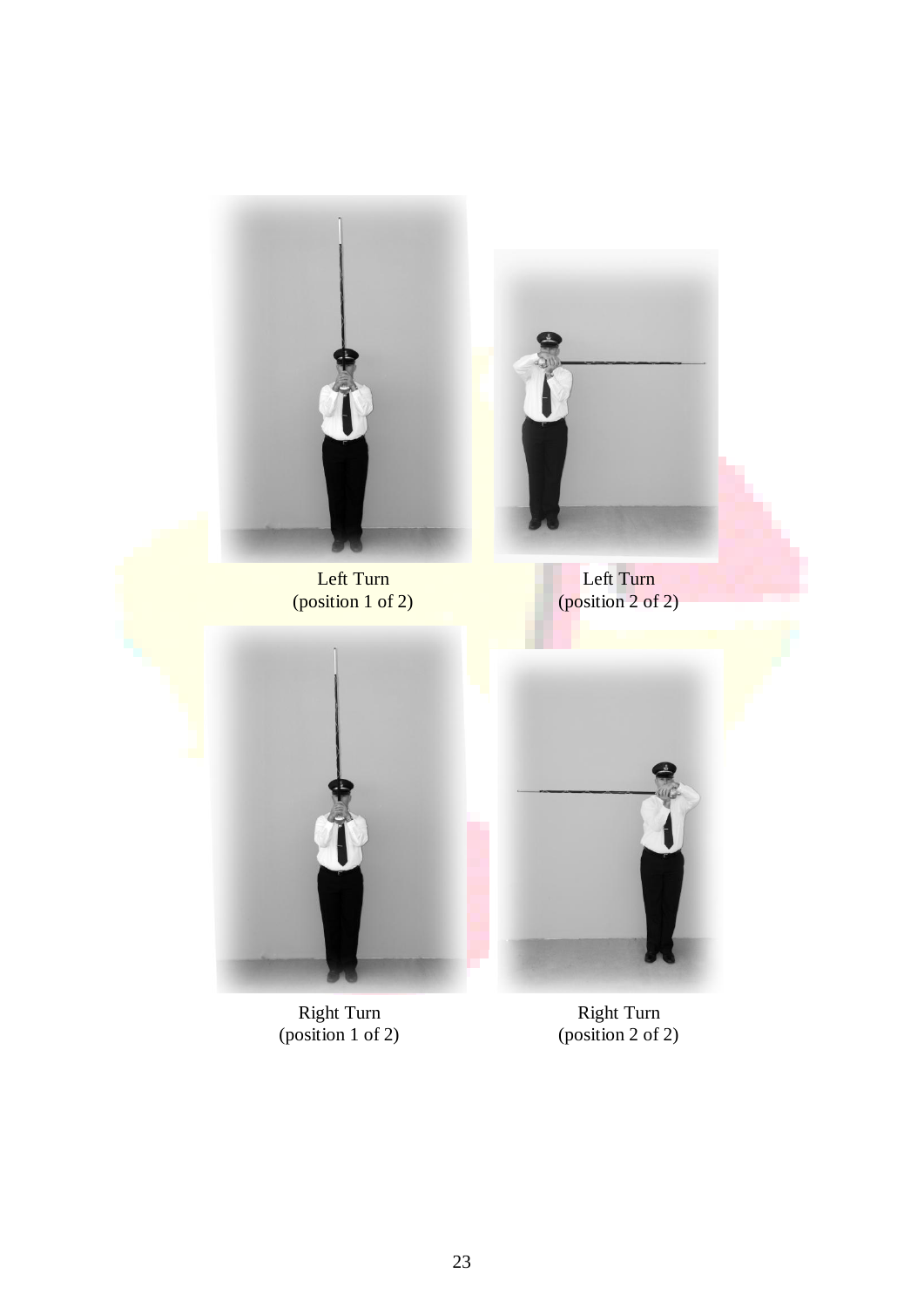